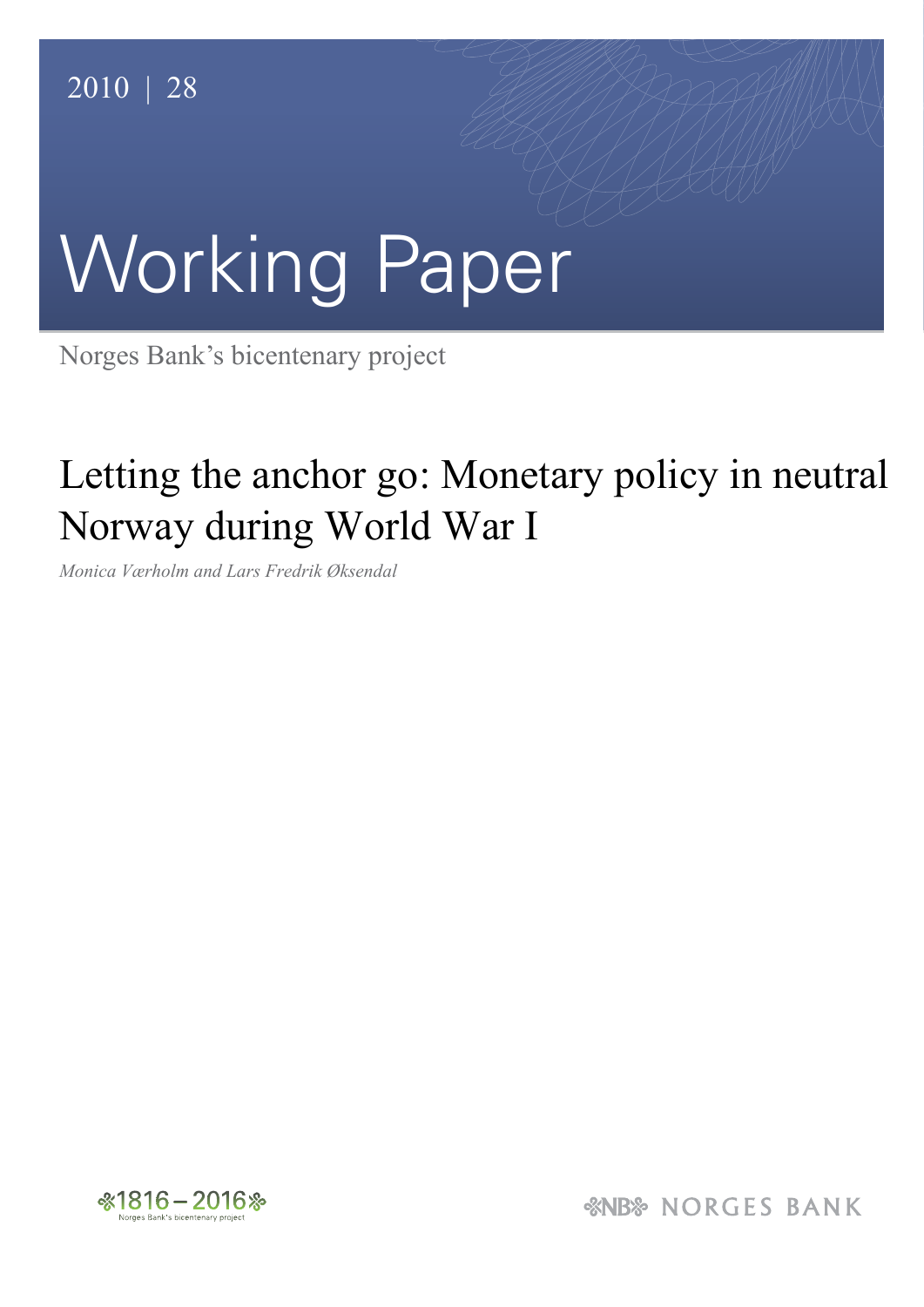#### **Working papers fra Norges Bank, fra 1992/1 til 2009/2 kan bestilles over e-post:** servicesenter@norges-bank.no

Fra 1999 og fremover er publikasjonene tilgjengelig på www.norges-bank.no

Working papers inneholder forskningsarbeider og utredninger som vanligvis ikke har fått sin endelige form. Hensikten er blant annet at forfatteren kan motta kommentarer fra kolleger og andre interesserte. Synspunkter og konklusjoner i arbeidene står for forfatternes regning.

#### **Working papers from Norges Bank, from 1992/1 to 2009/2 can be ordered by e-mail:** servicesenter@norges-bank.no

Working papers from 1999 onwards are available on www.norges-bank.no

Norges Bank's working papers present research projects and reports (not usually in their final form) and are intended inter alia to enable the author to benefit from the comments of colleagues and other interested parties. Views and conclusions expressed in working papers are the responsibility of the authors alone.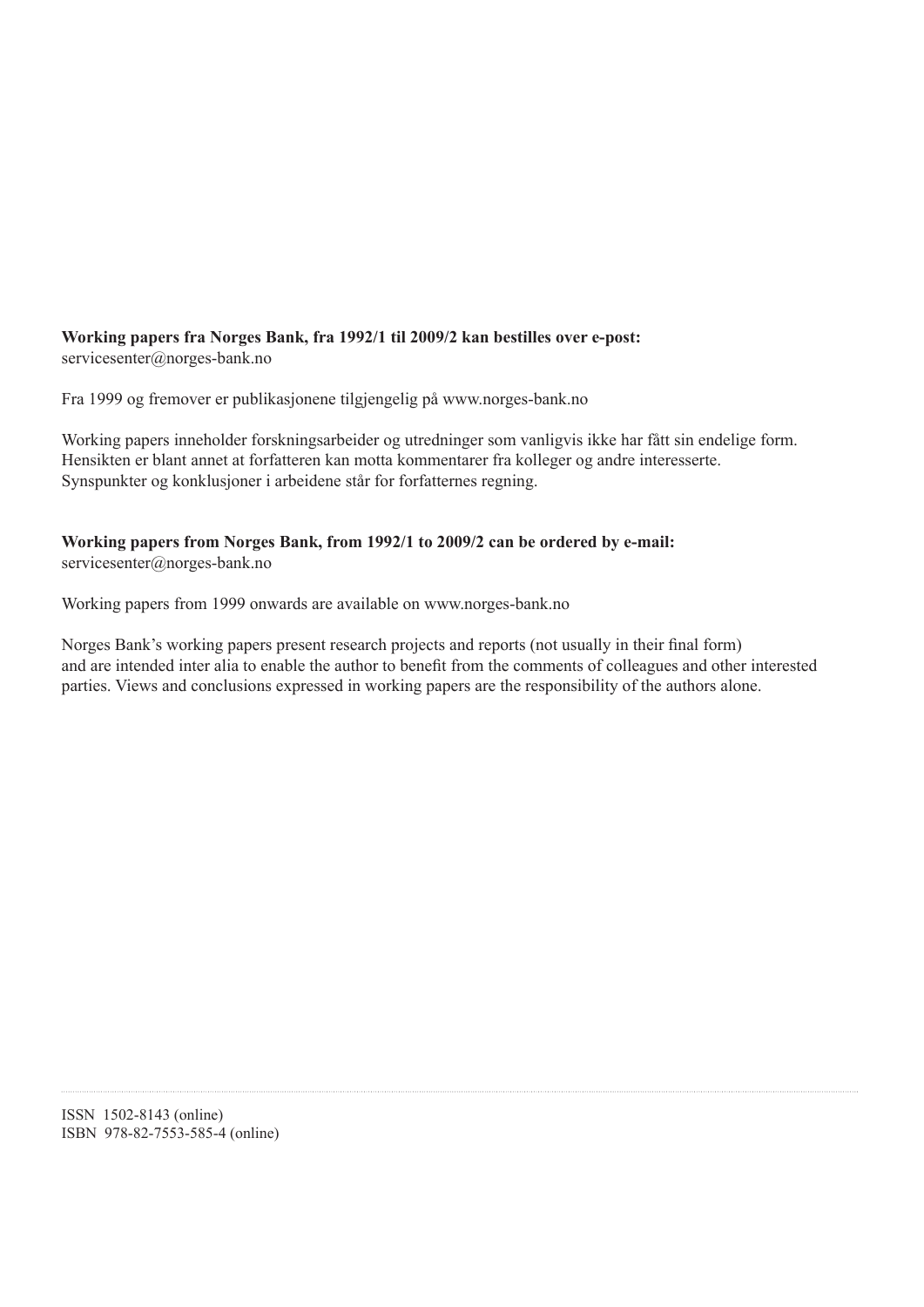### Letting the anchor go

#### Monetary policy in neutral Norway during World War I

Monica Værholm and Lars Fredrik Øksendal

Department of Economics

Norwegian School of Economics and Business Administration

#### INTRODUCTION AND ARGUMENT

For later generations, August 1914 has become a watershed in monetary history. In a matter of days, the belligerent and neutral countries of Europe alike suspended the gold standard. The international monetary regime that had served the world economy for close to four decades was no more. Everywhere domestic fiat money became the order of the day. Even more importantly, the war brought a fundamental change in the priorities of monetary policy: National objectives triumphed over monetary stability.

In a technical sense the change of 1914 involved a substitution of a gold-backed currency with either a currency backed by less liquid or lower quality assets or a fully fledged fiat currency. In either case, the direct link between international money and domestic currency was removed. Beyond the symbolic importance of gold and the question of credibility, this was not necessarily a very dramatic move with regard to policy implications. Several countries, notably Italy and Spain, had maintained relatively stable fiat monies before the war. Moreover, for most countries the gold standard involved some kind of managed system, both with regard to the domestic currency and the use of foreign exchange reserves. Thus, the dramatic move was arguably not the removal of the external anchor, but rather the changed political priorities.

Monetary policy under the gold standard had as its foremost priority to maintain monetary stability and the gold convertibility of the domestic currency. Only when these objectives were met, would central banks have the freedom to pursue a broader set of policy concerns, for instance adapting to the state of the business cycle. For the advanced countries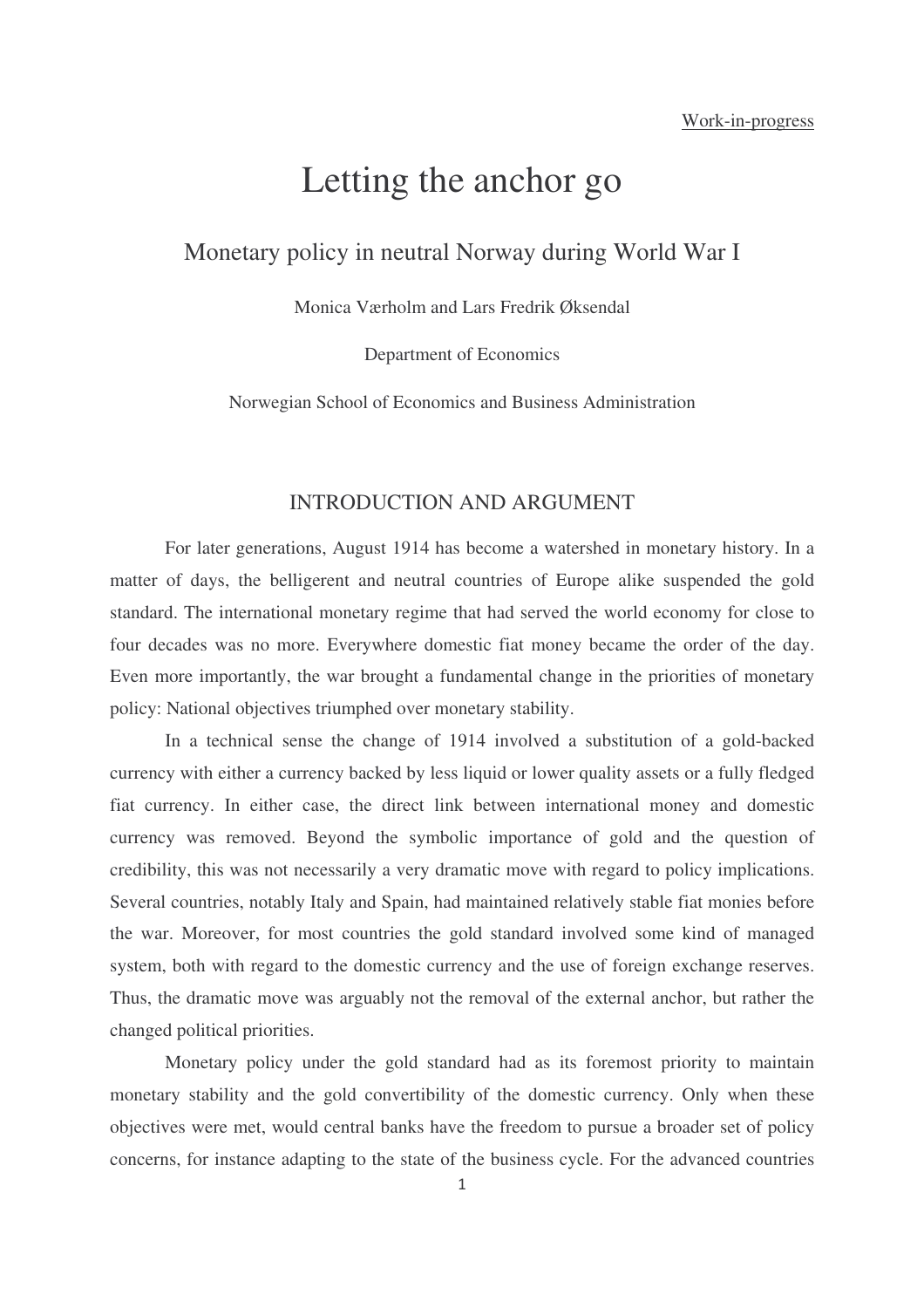limited policy freedom this created did not translate into a room for any radical experiments. With the coming of war, policy priorities changed fundamentally. From a situation where the ideal was central bank independence, monetary policy now became subject to a new set of overall national objectives. For the belligerent countries, the overall objective became to win the war or in some cases just to avoid annihilation. With the very existence of a nation at risk and all national resources mobilised for the war effort, monetary stability became a concern of the second order.

of the Atlantic economy the gold commitment was seldom or never at risk. However, the reduction of the commitment was seldom or never at risk. However, the flow there is the commitment of the commitment or never at risk co Even though many contemporary observers felt that the outbreak of a general European war represented the end of an era, the view of 1914 as a watershed in monetary history is a perception created with the benefit of hindsight; by scholars who knew the true cost of the Great War, the fundamental change in society that the war led to and the futile attempt to restore a liberal international order in the economic turmoil of the interwar decades. Central bankers in 1914 could neither foresee the length of the coming war nor the fundamental economic changes that it would bring about. Rather, the perspective in 1914 was that the outbreak of war warranted a temporary suspension of gold convertibility which would be restored in due time with the return to peace. Arguably, such a temporary suspension might even be considered to be within the normative structure of the gold standard if the commitment of monetary authorities to return to gold at the first viable moment was intact.<sup>1</sup> Thus, at least from the onset, the role of central banks during the war seemed to be to weather the storm, support the nation and wait for the inevitable return to normality. As time went by and the war dragged on, the belief in a swift return might have come under pressure. Nevertheless, a proper understanding of the impact that the war had on monetary policy would be reserved for the future. Thus, in assessing monetary policy during the war the point of departure ought to be the mindset and outlook of contemporary central bankers, rather than what we know today.

Although outside the European carnage, the impact of war on the economies of neutral Europe was forceful. Open economies were hurt by the collapse of the international regime for trade and payments and had to adapt to a new set of rules created by the major countries at war. The general shortage of goods and the redirection of production for war purposes created

<sup>&</sup>lt;sup>1</sup> Bordo, Michael and Kydland, Finn E., "The gold standard as a commitment mechanism", in Bayoumi, Tamim, Eichengreen, Barry and Taylor, Mark P(eds.), *Modern Perspectives on the Gold Standard*, Cambridge University Press 1996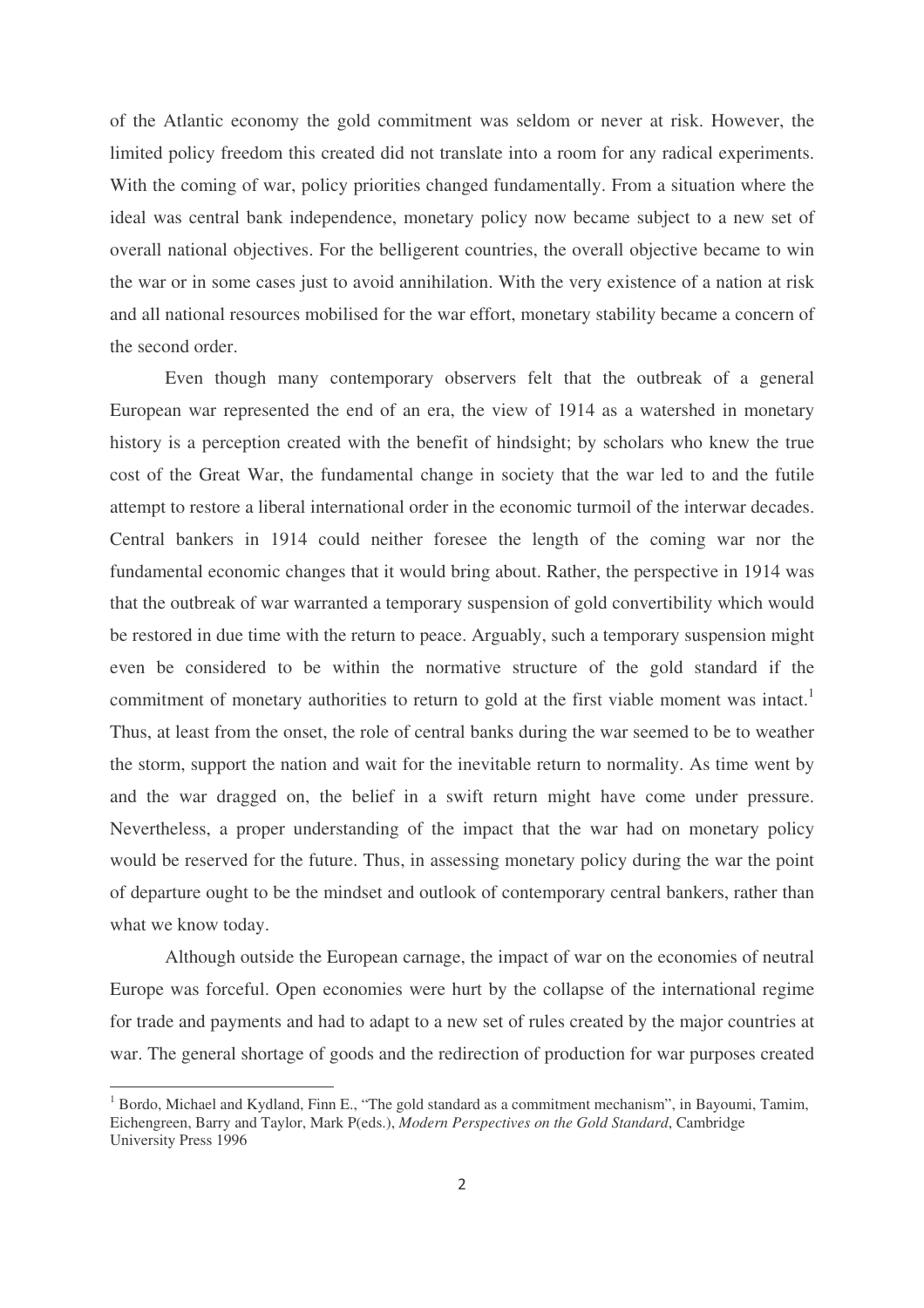both opportunities and disturbances. The war-related business cycle increased external demand for goods and services for exports, but securing provisions from abroad to maintain food consumption and sustain economic activity turned progressively more difficult as the war went on. In particular, countries dependent on supplies by sea were harmed by the British naval blockade and the German response; submarine warfare. Thus, even for the neutral countries, although in varying degree, the war created a new set of political imperatives. The question of external supply became paramount, and governments sought a much more active role in areas traditionally occupied by market forces. In this respect, neutral Europe drifted in the same direction as the belligerent nations; policy was strongly subjected to overriding national objectives and a strengthening of the role of governments in the economy.

In this article we set out to examine the monetary wartime experience of neutral Norway. In structural terms – economic openness, limited home market and dependence on shipping revenues – Norway was one of the countries that was most exposed to the dramatic war-induced changes in the international regimes. Moreover, the actual development of the war, with the North Sea and the North Atlantic turned into military theatres, made her position even more exposed. With the notable exception of lower military spending, the economic impact of the war for Norway was arguably on level with the belligerent countries. This is reflected in the Norwegian monetary performance during the war. Among the neutral countries of Western Europe, Norway was probably the country that suffered the strongest inflation. While the money stock (M2) more than tripled and the note circulation close to quadrupled, the domestic purchasing power of the *krone* was reduced by two thirds in the course of the war.

Despite this abysmal performance, the Norwegian wartime monetary experience has warranted only limited scholarly interest. Historians have been far more occupied by what followed, i.e. the monetary policy and financial crisis of the 1920s, than by the disastrous policy that undoubtedly laid the fundament for many of the interwar problems.<sup>2</sup> This imbalance represents both a gap in our understanding and an analytical problem. The gap is our lack of knowledge about the wartime experience. The analytical problem is the tendency to disregard the context, i.e. a background of wartime monetary and financial havoc, in analysing the policy response of the 1920s, even to the extent that the monetary state in say 1920 is regarded as something that can be explained exogenously as a result of the war.

<sup>&</sup>lt;sup>2</sup> A point emphasised by Jan Tore Klovland, Sverre Knutsen and Einar Lie; see for instance Lie, Einar, ӯkonomisk politikk i det 20. Århundre", *Historisk Tidsskrift* 2006/4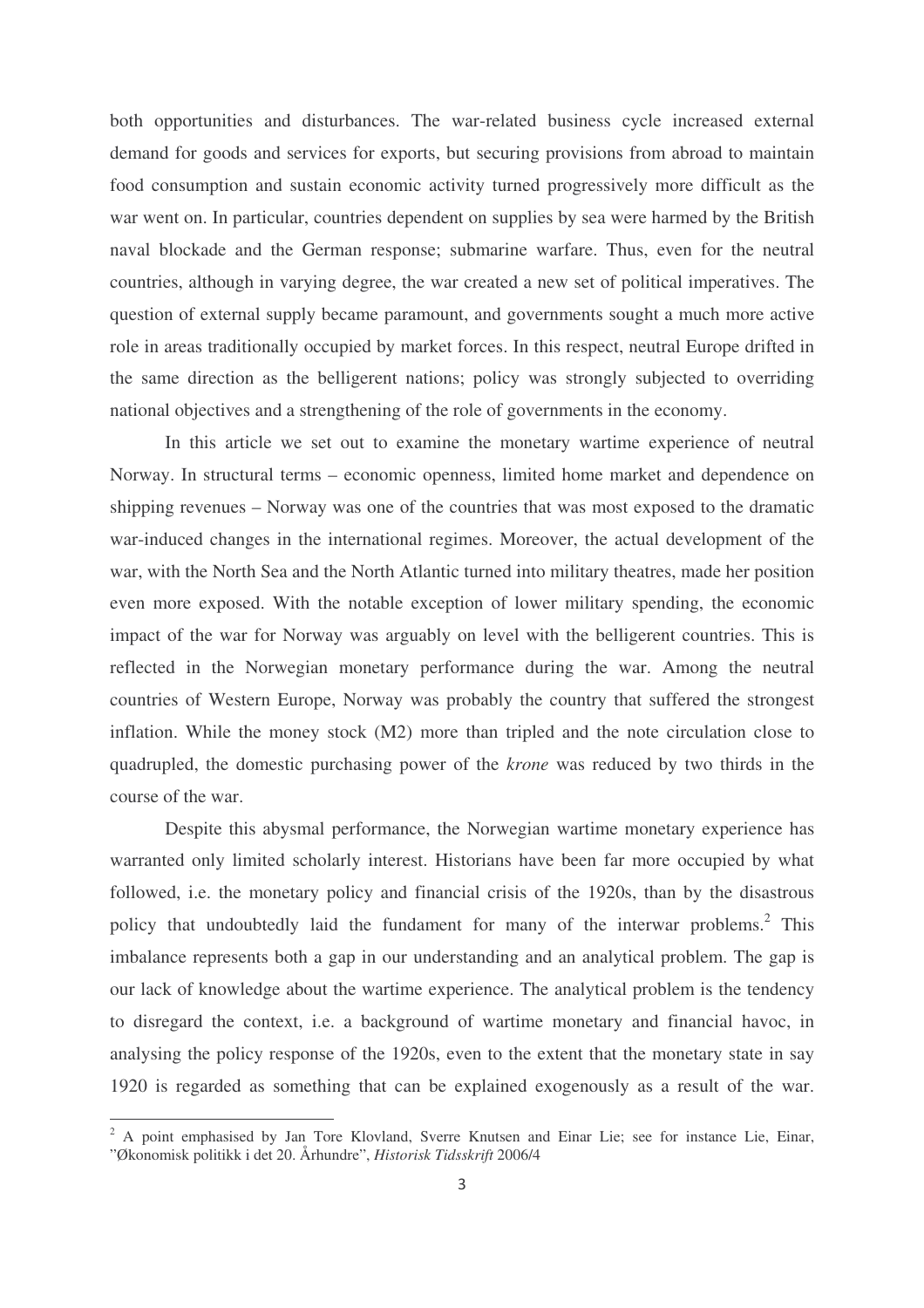Hermod Skånland catches the problem nicely with his claim that the emphasis on the 1920s gives "*the impression that it is the washing-up after the party that creates accidents*". <sup>3</sup> By contributing to closing the gap, this study will give new insights into both the war experience and help provide a better contextual framework for understanding *what came after*.

In our study we move beyond the established accounts, characterised by condemnatory hindsight and a narrow emphasis on the impact of war. The wartime monetary experience ought to be seen as an intricate interplay between the challenges created by the war and the intellectual constraints embedded in the pre-war practice and thinking of the central bank. In short, we argue that the war created a new set of political imperatives that represented a fundamental breach both with traditional central banking and the prevailing ideas of limited government and balanced budgets. The latter was first and foremost associated with the huge public provisions programmes in order to maintain an adequate level of supplies and the government's move into the traditional market sphere of the economy, both contributing to substantial budget deficit throughout the war years. The central bank, Norges Bank, responded to these new imperatives and accommodated the increased demand for credit both from government and business. However, the adoption of these new imperatives did not lead to a fundamental change in the thinking of Norges Bank, which throughout the war remained firmly rooted in its pre-war experience. Nor did the massive monetary expansion create awareness of any inherent dangers. Built on the pre-war experience, increased inflation was seen as a business cycle phenomenon related to the war and the good fortunes of the Norwegian export sectors. As long as the central bank remained prudent and discounted bills that represented real commercial transactions; i.e. the real bill doctrine, inflation was not regarded as a monetary phenomenon. In consequence, when the central bank witnessed the staggering growth in her outstanding liabilities and the falling purchasing power during the war years, she was not overly worried because she could not identify any casual link between her own policy and monetary growth. In other words, the war policy thereby became a question of just weathering the storm and waiting for the inevitable return to normality. No policy was adopted to counterbalance the strong expansionist tendency connected to the new imperatives: windfall foreign exchange revenues were not sterilised, open market operations bringing down the monetary overhang were not carried out and the bank rate was kept within the normal range. The result turned out to be sorrows for the years to come.

The Norwegian monetary expansion was obviously not solely a result of the Great

-----

------------------------------------------------

<sup>-</sup>-----3 Skånland, Hermod, En skjev historie*,Sosialøkonomen* 1999/8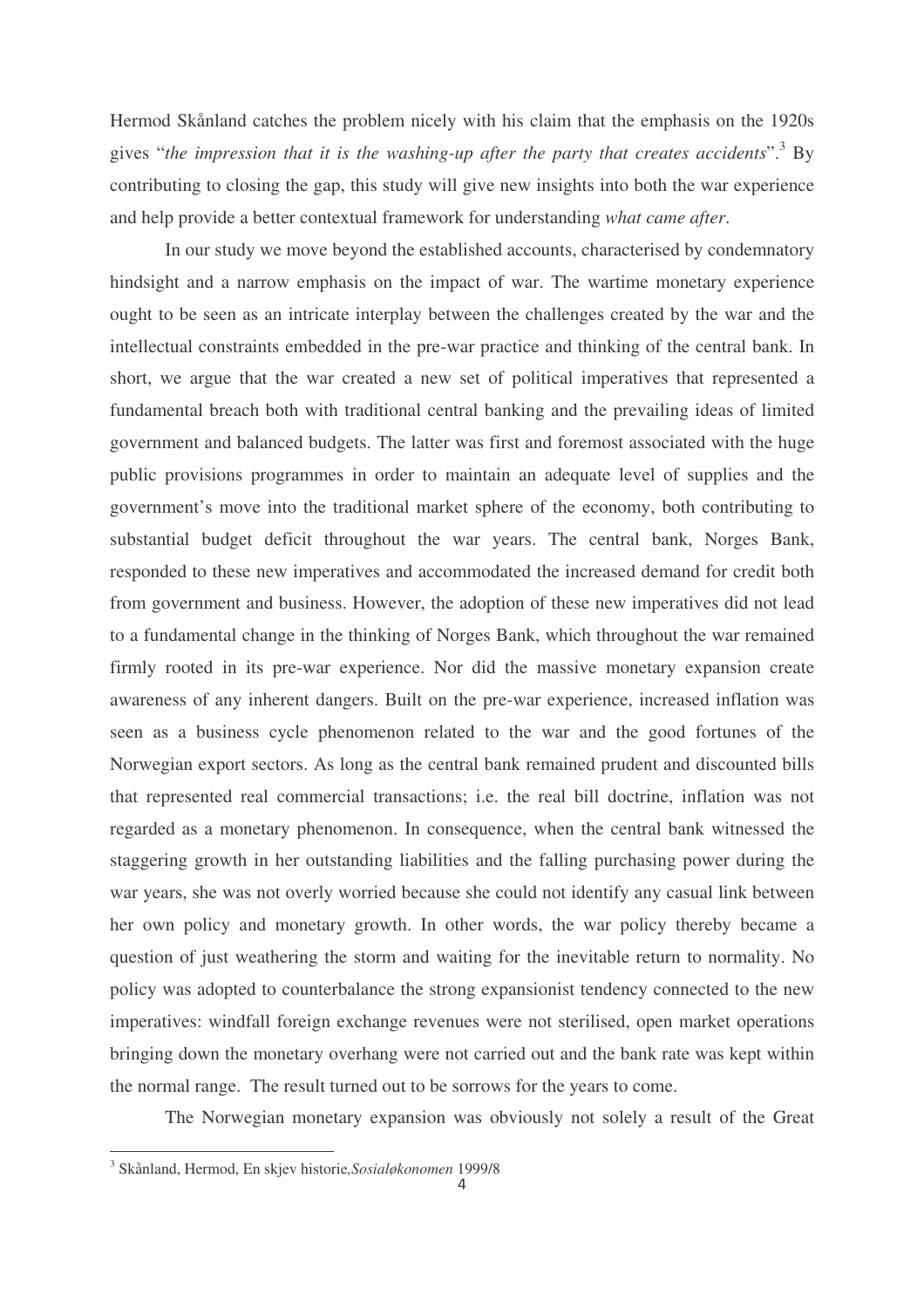War. Although both the war-related business cycle and price impulses imported from abroad represented a strong expansionist force, these are not sufficient to explain how Norway turned out to have the worst monetary record in neutral Western Europe, on level with several of the belligerent countries. Thus, we have to turn to policy. The role of monetary and financial policy in explaining the wartime debacle is nothing new. Contemporary observers writing in the interwar years were strongly criticising the conduct of both the government and Norges Bank. The treasury is portrayed as incompetent and the bank as an inflationist that somehow had *lost it*. 4 This kind of vilification is of limited interest. What we set out to do is to try to establish an understanding of policy that takes into account the mindset of monetary and financial authorities at the time. The result in terms of economic outcome is not very different, but the insights gained add to our knowledge of monetary policy in times of transition and upheaval.

#### THE NORWEGIAN PREWAR GOLD STANDARD EXPERIENCE

Norway adhered to the classical gold standard from its introduction in 1874 to its demise at the dawn of World War I. Norges Bank, honoured notes in gold and the commitment to convertibility was never questioned. The gold standard coincided with long periods of economic growth, increase in international trade and economic modernisation. Adherence facilitated trade, capital imports and integration in international financial markets. As such, the gold standard in the case of Norway can easily be described as a success story.

The creation of the independent monetary system was more turbulent than the later gold standard experience. Norges Bank had been established in 1816 – in the wake of monetary chaos of the Napoleonic wars – to provide a stable domestic currency. Although *de jure* linked to silver, currency convertibility was not achieved until 1842 when Norges Bank began honouring its own notes in specie at par. Thus, for almost three decades after independence in 1814, the Norwegian monetary system was *de facto* based on paper money. However, it is misguided to equate the system with pure *fiat* money. Certainly, in the early years after 1816, characterised by post-war depression, limited central bank reserves and

<sup>&</sup>lt;sup>4</sup> The strongest protagonist for this criticism is Wilhelm Keilhau who went so far in his description of the late Minister of Finance Omholt that his successors sued. The Oslo City Court declared the relevant passages in his 1935 book null and void. See Keilhau, Wilhelm, *Norge og verdenskrigen*, Aschehoug, Oslo 1927 and Keilhau, Wilhelm, *Tidsrummet fra omkring 1875 til omkring 1920* **,** volume X in Bull, Edvard et. al., *Det Norske folks liv og historie gjennem tidene,* Aschehoug, Oslo 1935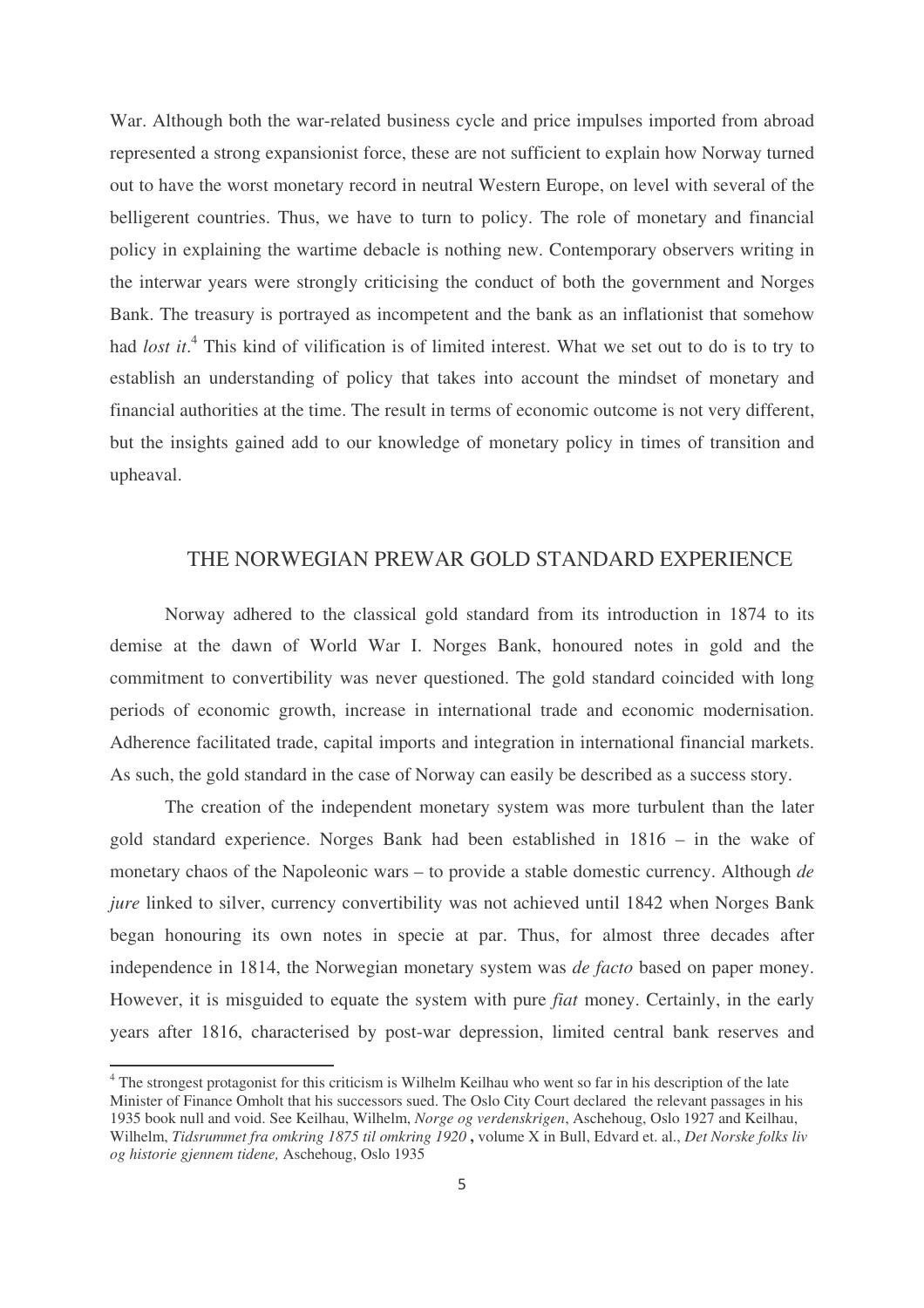uncertainty over the future of the new state, the element of *fiat* must have been strong. In fact, the establishment of Norges Bank itself must be seen as an act of political fiat, backed only by the political necessity of establishing a national currency independent of Sweden, the major country in the dual monarchy, on the hope that it would be possible to get the citizens to contribute, by way of forced subscription, to the reserves of the bank.<sup>5</sup> However, throughout the 1820s and 1830s the element of fiat was strongly reduced. Starting in 1822, Norges Bank, committed to honour notes in silver, although at a hefty  $(47, \%$ ) discount.<sup>6</sup> Thus, the commitment created a floor for how far the value of notes could fall in terms of bullion. During two decades of prolonged deflationary policies the discount was gradually reduced until silver convertibility at par was established. Even after 1842 the domestic circulation continued to be dominated by notes, with bullion mainly reserved for settling international claims. This continued to be the case also after the successful 1874 move to the gold standard.

Although Norway adhered to the gold standard, her experience was far removed from the text book version of the gold standard captured in the phrase *"the rules of the game."* The text book version held that central banks were chiefly concerned with defending the gold convertibility of notes. Thus, any outflow of gold would be met by a curbing of domestic lending in order to reduce the circulating volume of notes. In this manner the central bank was supposed to strengthen the automatic adjustment process of the price-specie flow mechanism. Both in terms of theoretical understanding and actual practice, central banking in Norway in this period was more sophisticated.

The principal objective of monetary policy under the gold standard was to maintain the convertibility of notes into gold on demand. Derived from this objective, Norges Bank had two key equally important roles, to preserve the nation's reserves of gold and foreign exchange and simultaneously to manage the domestic money supply. The *character* of Norwegian monetary policy arises from the inherent tension between these two functions. In a limited price-specie flow model there would be no tension between these functions: gold would flow and changes in the price level would take care of adjustment. Norwegian monetary authorities recognised that in the real world the link between gold flows and note circulation was weak. Gold flows reflected the state of the balance of payments; note circulation reflected the domestic demand for money. In *lieu* of this recognition, the key

<sup>&</sup>lt;sup>5</sup> The equity of Norges Bank was established through forced subscriptions based on wealth, the so called "silver" tax". The tax-payers in turn became rather involuntary, shareholders in the bank.

<sup>6</sup> Rygg I: p. 181-210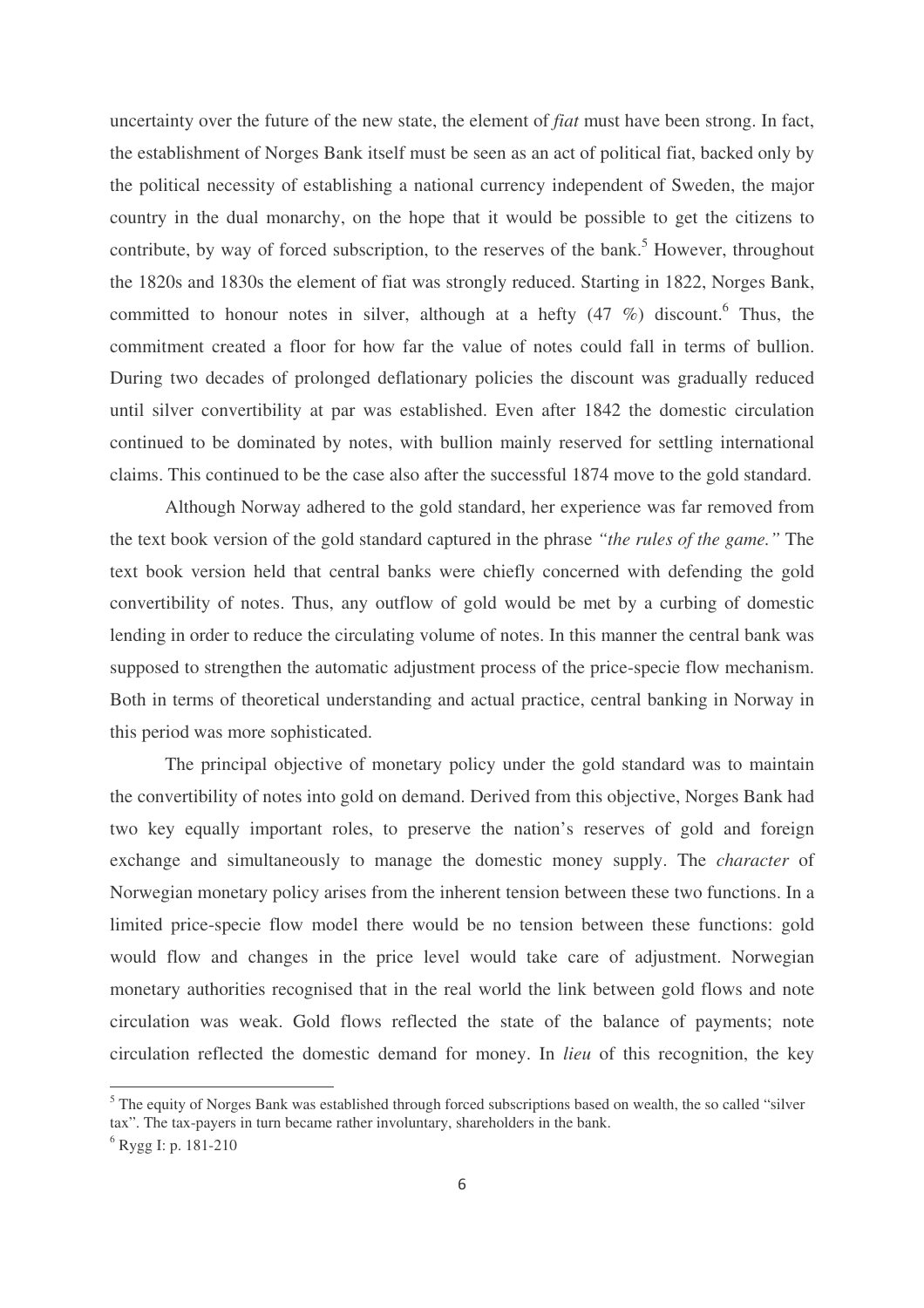challenge for monetary policy was to avoid a situation where an outflow of gold might force Norges Bank to curb domestic lending at a time when this was not called for by the state of domestic economy. The solution to the challenge was pretty much the opposite of the text book version, to shelter the domestic money supply from changes in the gold reserves. In order to achieve this, Norges Bank operated with a relative large note reserve – gold-backed notes not in circulation – and gold flows were typically reflected in corresponding changes in this reserve rather than a change in the volume of notes in circulation. Moreover, Norges Bank maintained reserves of foreign bills of exchange and bonds which legally could not be used for note backing purposes, but at the same time could be used for settling any international claims. 7 It follows from the care Norges Bank took to shelter the domestic money supply that the bank took a broader policy view than mere gold convertibility. This is also reflected in the bank rate decisions, which were frequently influenced by the state of the domestic money market.

The link between notes and gold in the Norwegian gold standard experience was mostly of a legal nature. Norwegian authorities on currency believed that from a theoretical perspective no formal link was necessary beyond a legal commitment to honour notes in gold, supported by banking based on sound principles. When the strict legal link was retained in the new central bank legislation of 1892, this was mostly a credibility exercise. Moreover and correspondingly, the Norwegian monetary thinking had by the three or four decades before 1914 abandoned the orthodox currency school approach and was strongly influenced by the real bill doctrine. The essence of the doctrine was that there was no risk of over-issuing of notes as long as the increased issue was based on the discounting of real commercial papers. In a similar vein the domestic money market was regarded as mostly self-regulated: if the bank issued more notes than needed in the economy they would soon return to the bank. The implication was of course that a prudent central bank could not by its own actions contribute to creating inflation. Inflation was seen as a business cycle phenomenon: in good times prices went up, in bad times they went down and there was not very much the bank could do about that. The bank had not accepted the causal relationship between money and prices expressed in the quantitative theory.

Needless to say, Norges Bank regarded itself as a prudent agent. At the outbreak of

 $<sup>7</sup>$  In fact the physical flows of gold from the vault of the bank were very limited. Norges Bank preferred</sup> whenever possible to settle international claims by way of drawing on deposits abroad, transfers through the Scandinavian Currency Union and the use of other foreign assets (securities).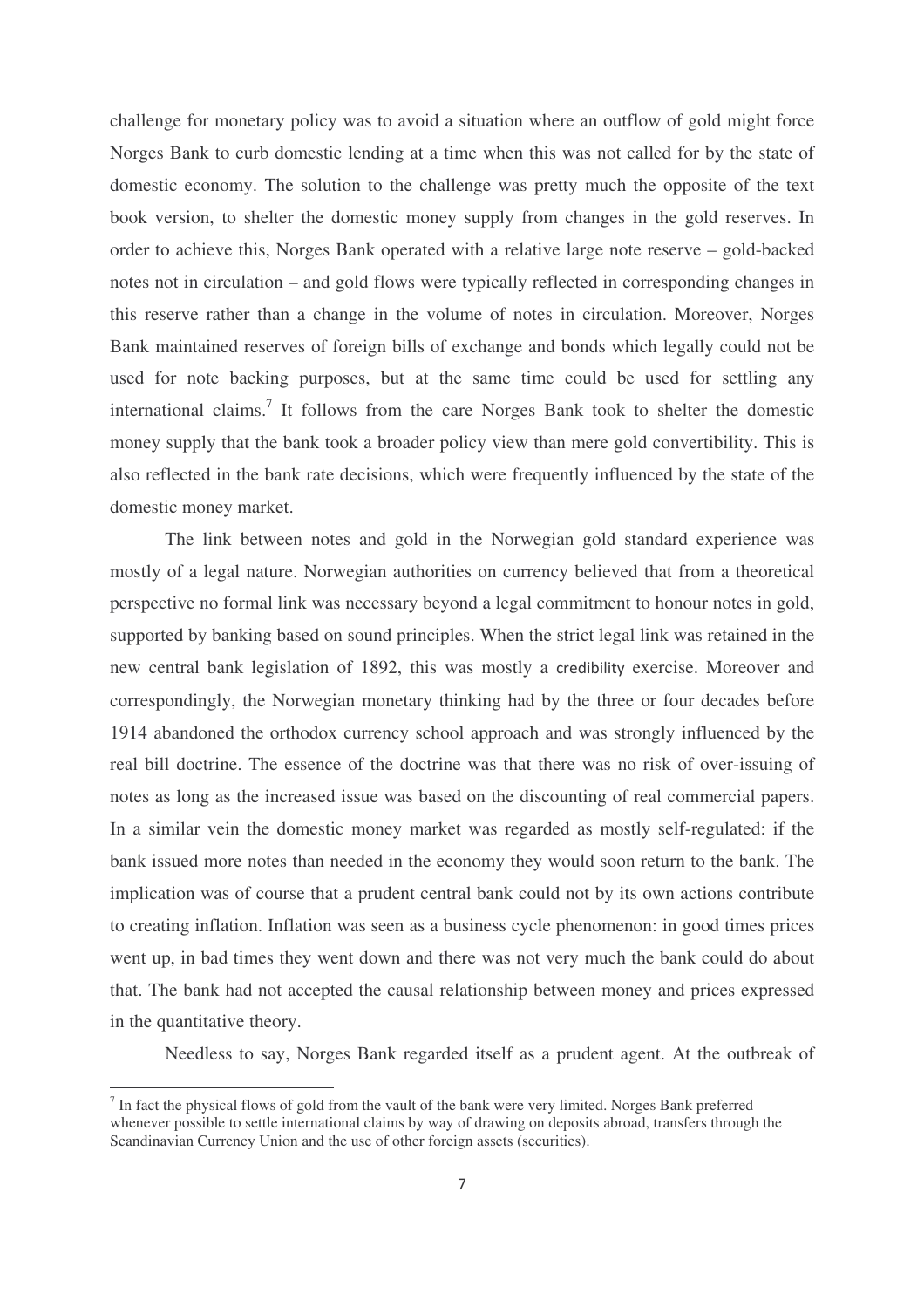war the bank could look back on four decades of successful adherence to the gold standard and management of the domestic currency. In these years the commitment to gold convertibility had never been in question. Backed by undisputed credibility, the bank had developed policies that fitted the Norwegian situation. The major 1899 domestic financial crisis (the Christiania real estate bust) had tested the bank's ability to exercise leadership and the bank had passed the test with flying colours. The bank was confident, and not without reason. However, with the onset of war Norges Bank was faced with an entirely new set of challenges. But first we look at the experience with the gold standard prior to World War I.

#### THE NORWEGIAN WAR ECONOMY

By the late summer of 1914 all of Norway's main trading partners were at war. This had severe consequences both for her trading relations and for the domestic economy. Neutral Norway had to face fundamental changes in the regimes for payments and trade. Currency fluctuation and risk replaced the certainty of the gold standard. Trade became less multilateral and more dependent on the needs created by war. Power and bilateral negotiations increasingly substituted the price mechanism in trade. Although the war led to opportunities, noticeable so in terms of demand for Norwegian exports of goods and shipping services, the war-induced business cycle also brought steep price inflation and shortages of imports crucial to the Norwegian economy. With prolonged warfare, providing necessary imports became more difficult and subject to political bargaining with the major powers. In addition, with the high seas turning into a war theatre the physical risk of trade and shipping increased. The merchant fleet suffered some 2000 casualties, mostly due to German submarine warfare.

The consequences for the domestic economy to a large extent mirrored the international scene. The increased demand for Norwegian exports came on top of a particular strong investment-induced domestic business cycle from 1905 onwards. The export sectors, in particular shipping, enjoyed something of a bonanza in the first two years of the war. Even after the peak of the business cycle there was a distinctive *jobbing* atmosphere, no doubt fuelled by continued price inflation and loose monetary and financial policy. New banks, industrial firms and shipping companies were created at an unprecedented pace. In the peak year of 1916, public offerings from new and established companies mounted to 767 million kroner or around 20 % of GDP. Of this, more than 500 million kroner were public offerings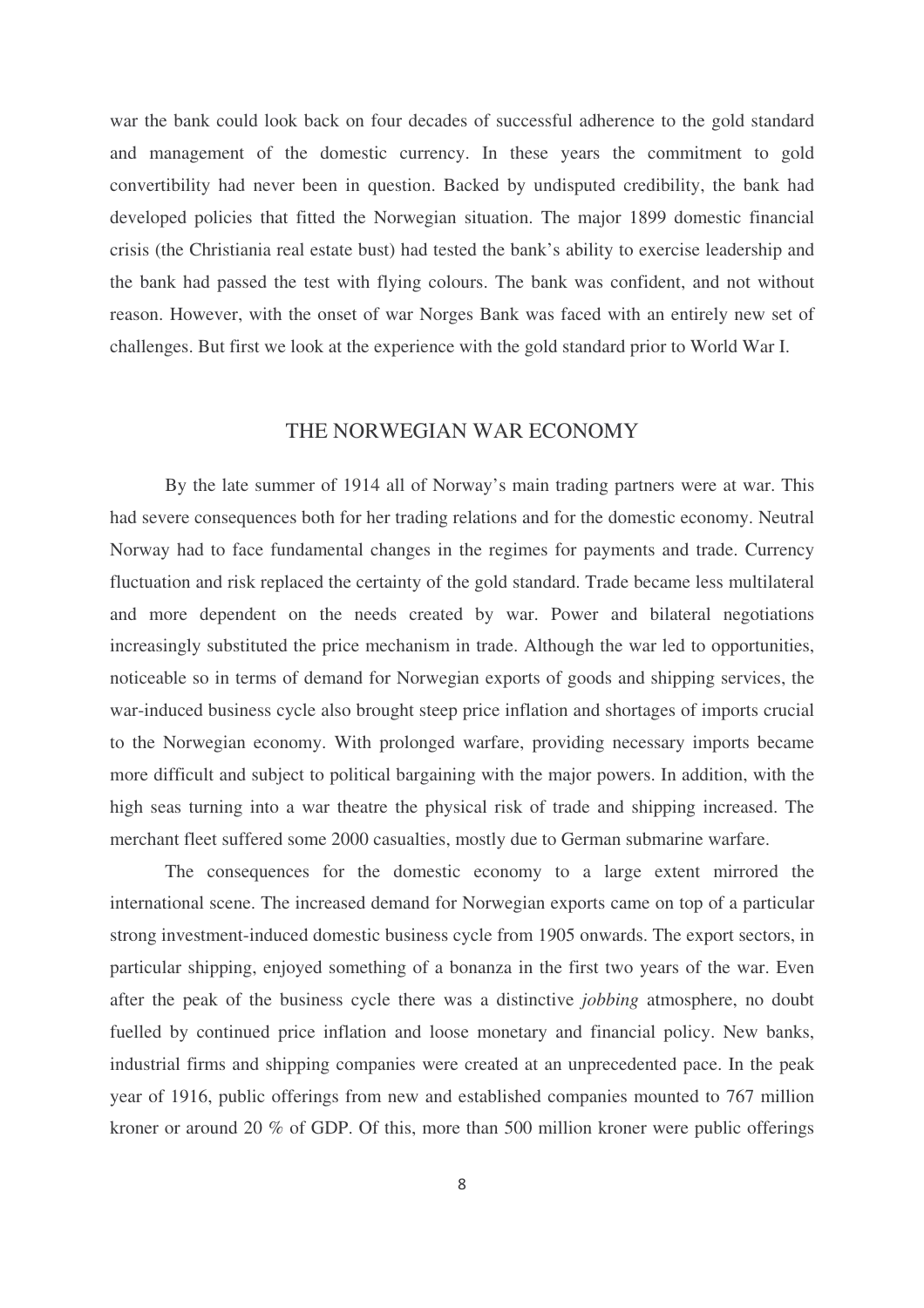from new shipping companies.<sup>8</sup> Ships were sold at four and five times their pre-war value in the belief that it would be possible to recover the cost before the war ended. This led Farmand, a financial weekly journal, to invoke the Old Testament: *"The present worship of the gold bull-calf is a disgrace for our nation and the just punishment will certainly not fail to* materialise".<sup>9</sup> Farmand, which remained a sober voice against the economic euphoria of the stock market boom, gave a vivid analysis of the time: "*The rather undeserved gold flow that has washed ashore into our county has brought forward a feverish, breathless haste to become rich, which has spread like a ruinous epidemic to all classes, among men and women. The speculative intoxication has been accompanied by a similarly contagious desire to enjoy* life".<sup>10</sup> Beyond the jobbing sectors, the investment level, fuelled by cheap credit and the prospects of high prices in the future, was also high in agriculture and in local governmentowned hydro electrical power. The other side of the coin was the deteriorating supply situation. The negative impact in the latter half of the war arrested the boom in the real economy, albeit not the *jobbing* euphoria of the financial sector, which continued even after the armistice of 1918.

At the outbreak of hostilities and throughout the war the government had two main priorities; to keep Norway outside the war and to provide ample supplies from abroad in order to feed the population and maintain economic life. These two objectives were closely interwoven and necessitated a fine act of balancing. Neither Germany nor Britain had any strong desires on Norway. Their interest lay in *denying* their adversaries access to Norwegian resources and naval bases along the Norwegian coast. Although Germany harboured fears of British designs on Norwegian ports, the risk of military confrontation was limited. The Royal Navy was perfectly happy, having trapped the *Kriegsmarine* in the North Sea basin without the aid of Norwegian bases. Nonetheless, Norway maintained a costly policy of armed neutrality and the navy and coastal artillery mobilised at full strength for the duration of the war. 11 Thus, the key element in *denial* was resources. The stalemate on the Western front intensified the importance of the British naval blockade as an instrument to force Germany to submission. Without imports of crucial inputs and with a starving population, a halt to the

----------------

-------------------------------------

<sup>-</sup>-----8 Farmand, 28 October 1916 and 13 January 1917

<sup>&</sup>lt;sup>9</sup> Farmand, 8 January 1916

<sup>&</sup>lt;sup>10</sup> Farmand, 18 November 1916

<sup>&</sup>lt;sup>11</sup> Extraordinary government expenditure for defence purposes has been estimated at around 200 million Norwegian kroner for the whole period 1914-1918. In comparison, the ordinary navy and army budget for 1913/1914 totalled 27 million kroner.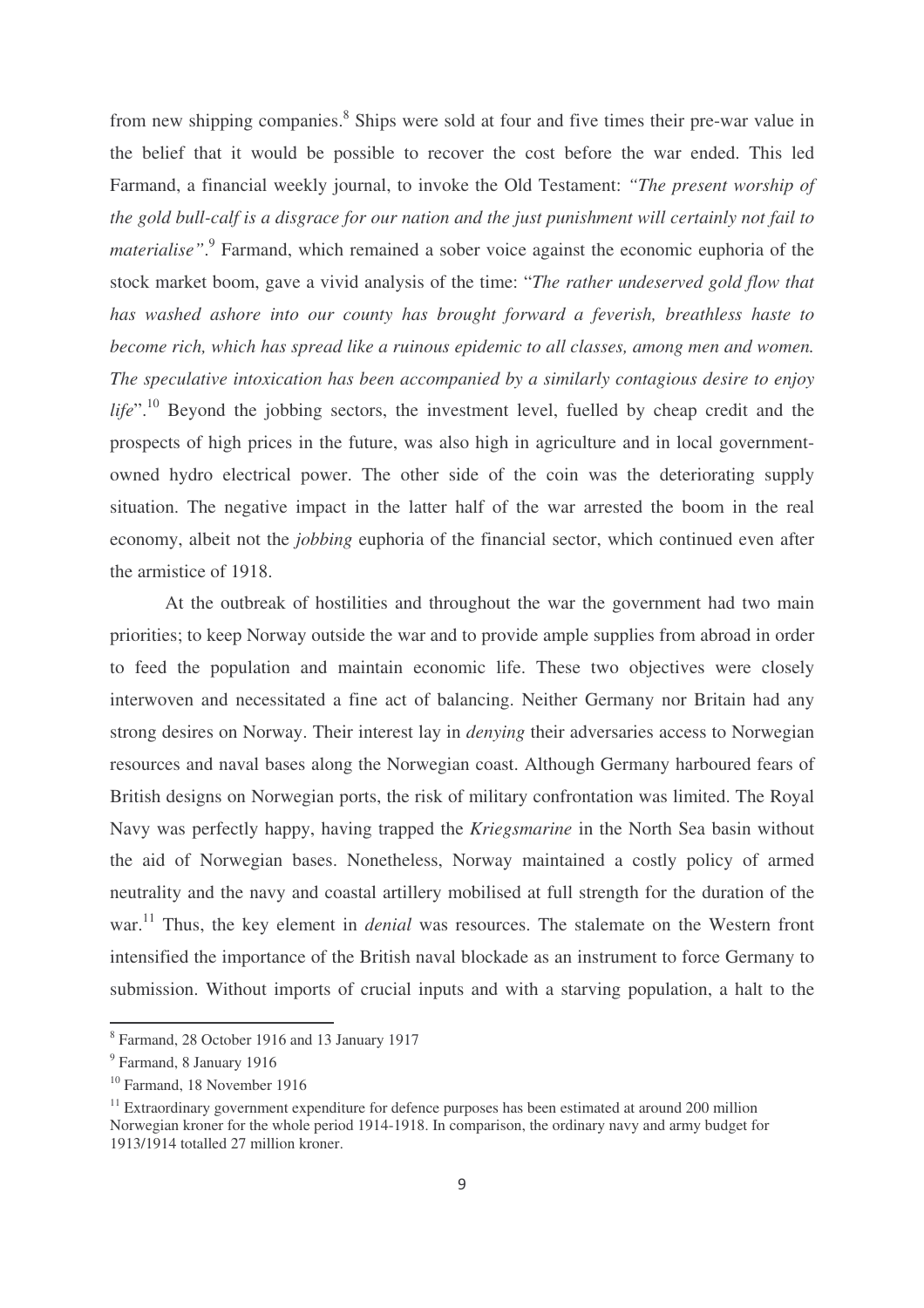German war-making capability was envisioned. Thus, the British had every interest in denying Germany access to raw materials and foodstuff from Norway and other neutral countries. At the same time, Norway depended strongly on imports from the British Isles and beyond. Moreover, Norway's international shipping interests would be seriously jeopardised without access to worldwide British network of bunkering depots.<sup>12</sup> Thus, the relationship between the two was clearly asymmetric with Norway far more dependent on the United Kingdom and later the United States than the other way around. The United Kingdom made the most of this upper hand and secured crucial influence on the direction of Norwegian foreign trade and the employment of the merchant marine. The influence during the war was so strong that one scholar has argued that Norway in fact was Britain's "neutral ally".<sup>13</sup> However, being "allied" came at price and the manner in which the British funded their strategic *denial* purchases of Norwegian goods proved to have disastrous impact on the stability of the Norwegian economy.

The outbreak of war in August 1914 led to a short-lived panic. Prices went up and food was hoarded. Both the private banks and Norges Bank experienced runs; the private banks for cash, the central bank for gold as well. Altogether, some 1.3 million kroner was exchanged for gold, while the note circulation went up by an unprecedented 24 % during the first week of August.<sup>14</sup> Both responded by imposing restrictions; private banks by restricting the amount allowed to be withdrawn, the central bank by applying the traditional "small means", i.e. honouring demands for gold, but paying out only at one counter and only after counting each coin very carefully. In addition to this, the bank rate was increased twice, from 5 to 6 percent on July 31 and to 6.5 percent on August 3. Nevertheless, the subsequent day the government, withprotests from Norges Bank, responded to the panic by temporary suspending the gold convertibility of notes. The following weeks the note circulation went steadily down and the bank rate was reduced to 5.5 percent as early as on August 20.

Before the war Norway had been and exponent of the liberal "night watchman" state with limited intervention in the market.<sup>15</sup> The war came to serve as a catalyst for a changed

 $12$  Britain delivered bunkers to 85 per cent of all steamships in the world. With the exception of some American and Japanese stations, all depots along the main international sailing routes were under British control. Schreiner, Johan, *Norsk skipsfart under krig og høykonjunktur 1914-1920*, Cappelen, Oslo 1963

<sup>13</sup> Riste, Olav, *The neutral ally: Norway's relations with belligerent powers in the first world war*, Universitetsforlaget, Oslo 1965

<sup>&</sup>lt;sup>14</sup> Keilhaug, 1927 p 11-14, Farmand 1914

<sup>&</sup>lt;sup>15</sup> However, the public sector had played a key role in providing communication infrastructure and had in the last decade before the war tightened the control over the exploitation of hydro electrical power.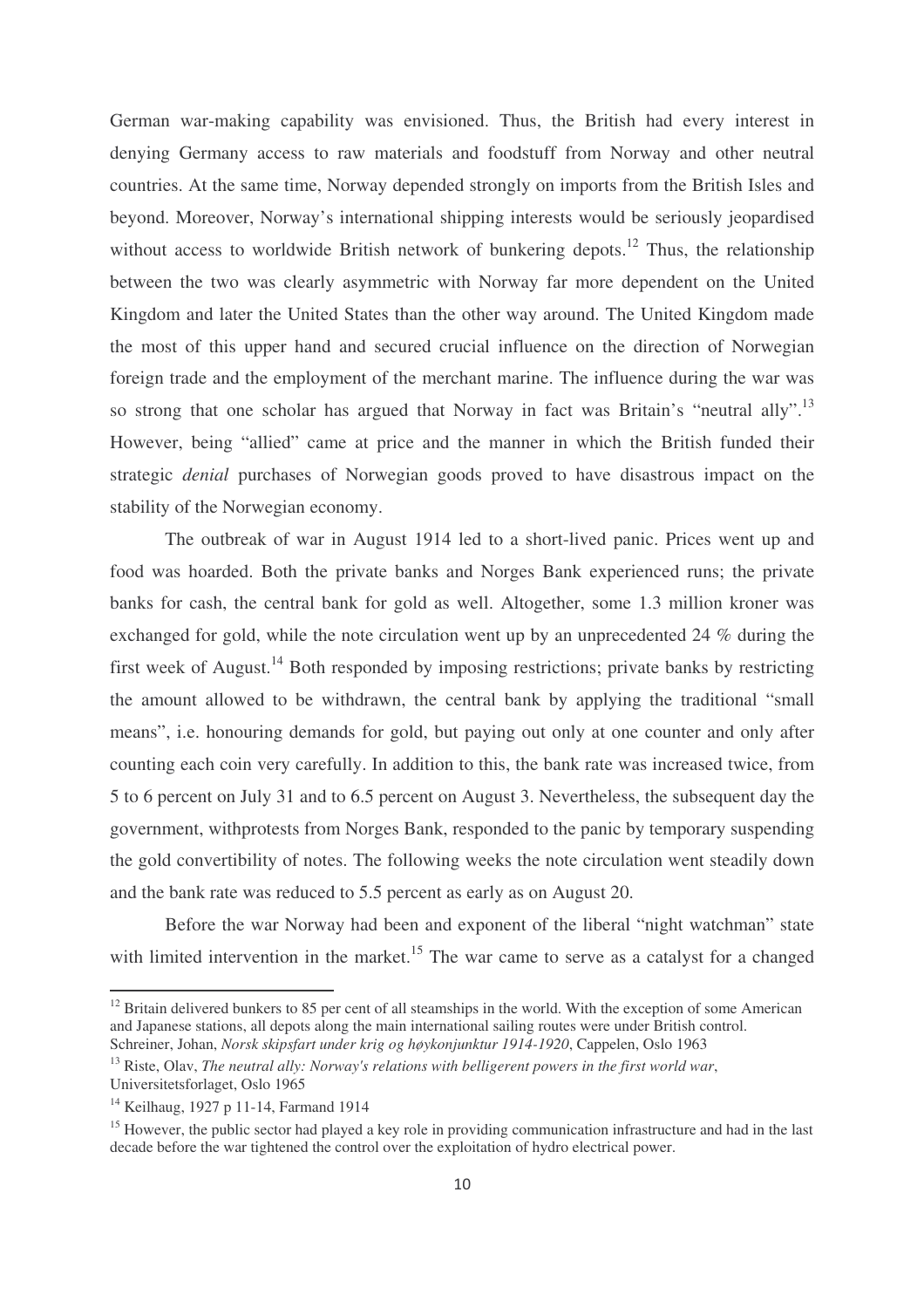role for the state in the economy. Some of these changes were of temporary nature; others were retained after the war. Most important was the change in mindset, the set of expectation people harboured with respect to which questions the state might address. From the outset the most important trigger for increased intervention was the difficult supply situation. The governmental provision commission set up in the autumn of 1914 soon became a key instrument to secure necessary imports. With the supply situation deteriorating throughout, the war public purchases turned even more important. The government regulated imports, exports and the domestic exchange of goods, and intervened in the price setting. Moreover, the government obtained the right to intervene in production of goods and introduced purchase monopolies, notably for fats and grain.

The first casualty of war is financial discipline. In Norway, the war resulted in the division of government finances in two separated spheres. The ordinary budget was voted by parliament every year and followed the orthodox pre-war patterns of detailed listing of all expenditures. Due to the strong increase in tax-revenues the annual accounts displayed a healthy surplus. However, all extraordinary expenditures related to the war, including the government provision programmes and the government commercial activities was entered in the accounts as advances on future income. Moreover, these expenditures were beyond the ordinary scrutiny of parliament as the government believed they fell under a general warrant obtained by parliament at the outset of the war. The accounts were not consolidated under the war and first well into the 1920s was a full record of the extraordinary expenses published. Needless to say government finances during the war lost control and was dominated by a continued stream of ad-hoc solutions. In consequences, the government debt that had stood at 357 million kroner on 30 June 1914 five year later had reached 1008 million kroner.<sup>16</sup>

Closely associated with the rise in government power and intervention were the bottleneck problems and the need to reach an understanding with the United Kingdom. In the beginning, the Norwegian government, fearful of undermining her own neutrality, did not enter into formal trade agreements with Britain. Instead, representatives of various industry organisations – in exchange for promises of supplies – guaranteed that their products would not be exported to Germany. Firms that violated the agreement ran the risk of being blacklisted and denied further supplies. These industry agreements covered most of the British-Norwegian trade and were later supplement by the government through direct export bans. In order to pre-emptive German purchases, the British in 1915 started to buy up fish.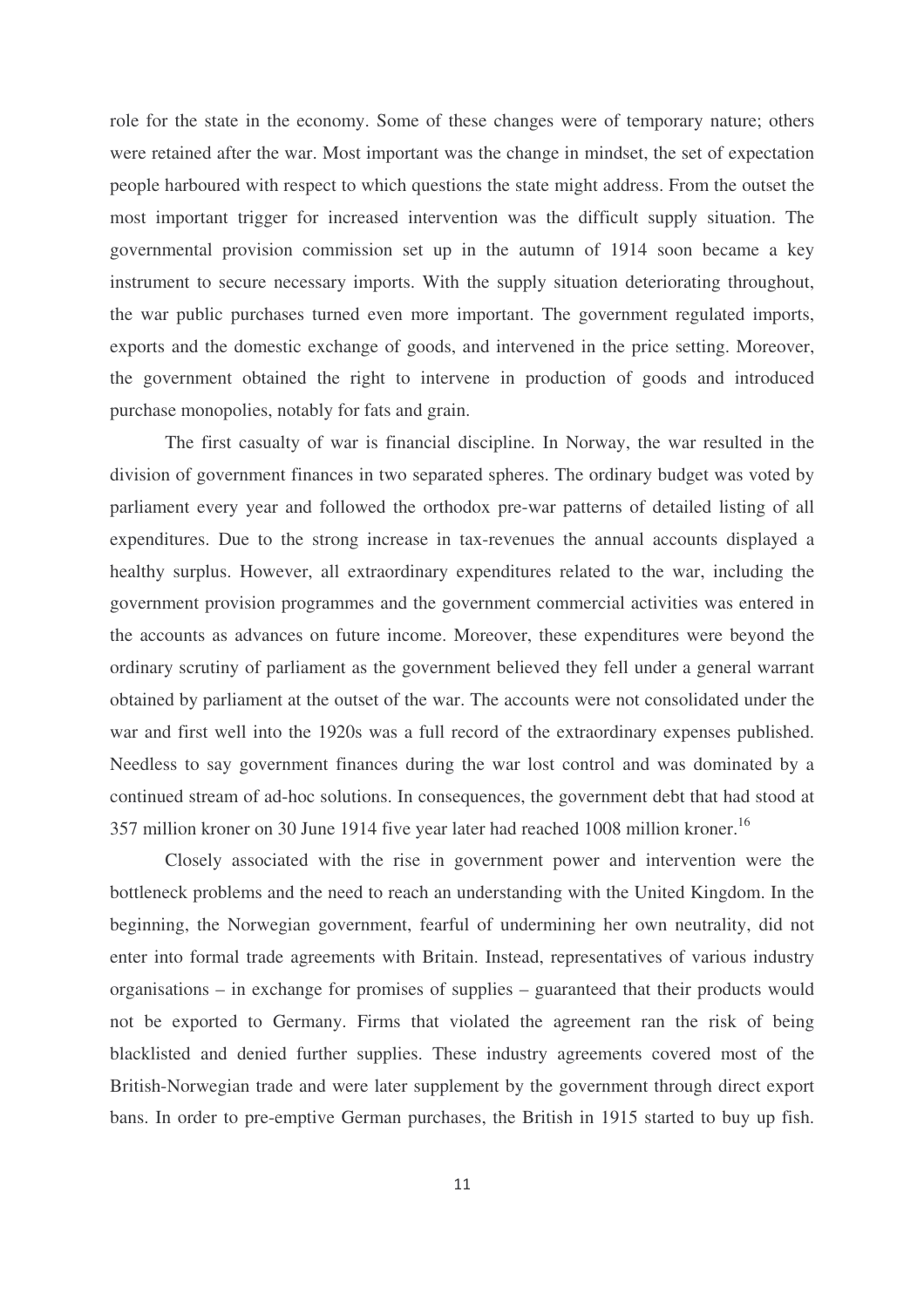This was clearly a part of a denial policy and was not meant for British consumption.<sup>17</sup> However, under the influence of the increased fish prices this policy proved very costly. Under threat of cut off access to coal, petroleum and tin, the Norwegian government entered an agreement with Britain. The Norwegian government on her part issued a general export ban on fish exports while Britain committed herself to buy 85 percent of the Norwegian catch while 15 percent could still be sold freely to other countries. Instead of market prices, maximum prices were negotiated between Norwegian and British authorities. Moreover, the British purchases should be financed by credit obtained in Norway. The government, which believed that a credit to a foreign power should be issued by the central bank, transferred this challenge to Norges Bank. Altogether the bank provided some 200 million kroner in credit for foreign purchases in Norway. This was the main source of the steep increase in central bank domestic credit from late 1916 throughout 1917. Nonetheless, with the increased prices of all type of inputs to the fish industry, by 1917 the maximum prices agreed upon were not sufficient to cover costs. In response, the government, sensitive to the interests of the fishing communities, introduced subsidies. When the British in November 1917 abandoned the agreement, the government assumed responsibility for buying the catch. All together the British spent some 300 to 400 million kroner on fish purchases in 1916-7, equalling between 3.4 and 4.8 percent of Norwegian GDP. The subsequent government purchases in 1918 and 1919 are estimated in the order of 500 to 700 million kroner. 18

Britain also ended up using coercion with regard to shipping. Ships had from the very start of the war been directed to British or British-controlled ports for inspection, in order to ensure that the cargo was not contraband. Later, when the risk and cost of shipping increased it became imperative for Britain to secure the continued service of the Norwegian fleet for allied purposes at more reasonable rates. Besides the ever-present threat of cutting off the Norwegian supply from Great Britain, the United Kingdom's virtual monopoly on bunkers was the most important instrument. In April 1916, Norwegian ships in British ports were denied bunker if they did not accept an obligation to return to England with goods; in effect a quarantine. Not surprisingly Norwegian ship-owners soon accepted maximum rates on the crucial coal route between Cardiff and France. With the unrestricted German submarine warfare commencing 31 January 1917, the British influence over Norwegian shipping became

--------------------------------------------------------------------------------------------------------------------------------------------

<sup>-</sup>--------------------------------------------<sup>16</sup> Keilhau, 1927 pp.283-98

 $17$  In fact, most of the fish rotted at the quayside in Bergen.

 $18$  Hodne, pp. 445-8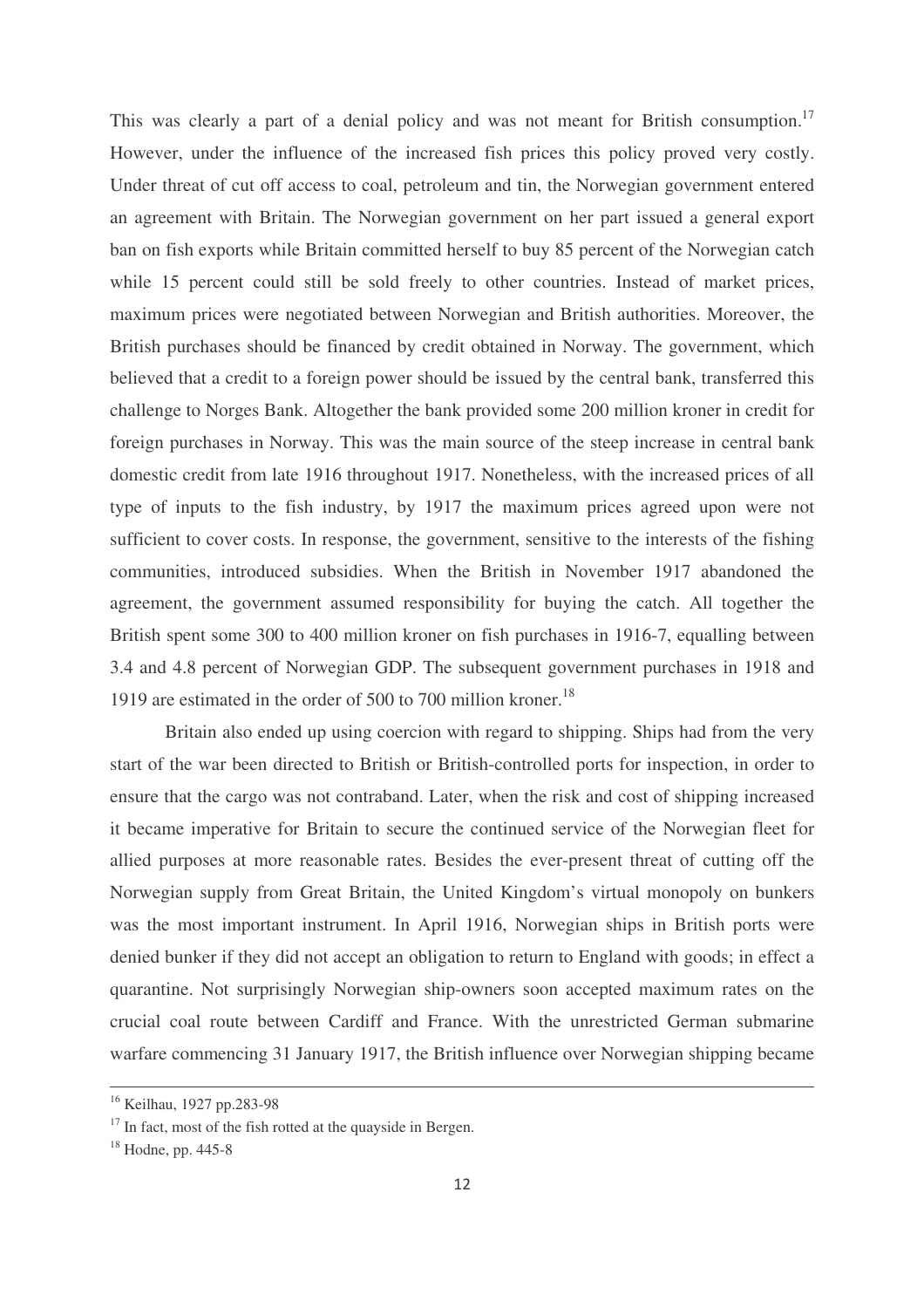even more pronounced. Following the massive loss of tonnage in March and April, the Norwegian ship-owners' Association entered into an agreement with Britain in July 1917. Ships were transferred to British flag for the duration of the war while Britain underwrote to take over the dangerous coal freights to Norwegian ports. British merchant vessels were armed, sailed in convoy under naval protection and were thus in a much better position to meet the submarine threats. Although the earnings of the merchant fleet went down, the agreement reduced the loss of tonnage and human sacrifice strongly. The 1917 agreement was in theory a private agreement between the ship-owners' association and the British government. However, the agreement was supported by Norwegian legislation that outright forbid ship-owners that did not want to partake in the agreement to lay up their ships. Thus, the agreement as argued by Hodne implied a forced cartelisation of the Norwegian shipping industry. 19

Norway's already limited freedom to trade with Germany was even further narrowed with the entry of the United States into the war. The Americans wanted the neutral countries to stop trading with Germany altogether. Faced with a general American export ban Norway agreed to limit the export of fish upwards to 48,000 tons annually, prohibit the export of wolfram, nickel, tin and manganese ore, and limit the export of other important industrial inputs. Conversely, Norway obtained grants of supplies from the Western hemisphere, notably grain and oil. From the summer of 1918 Norway had run the line and was effectively a part of the allied embargo.<sup>20</sup>

The Norwegian war business cycle strongly mirrored the fortunes of the trading sectors. Until 1916, influenced by the strong increase in demand for exported goods and freight services, the pre-war booming conditions continued. The growth of the negotiated economy from 1916 onwards with price ceilings discussed earlier reduced much of the extraordinary profitability that had characterised the first two years of the boom. Moreover, the supply situation turned to the worse and imports problems started to create bottlenecks for further growth. Furthermore, while export prices showed a less rapid growth trend from 1916 onwards, this was not the case for import prices.<sup>21</sup> Although the Norwegian economy

-------------------------------------------

----------

<sup>-</sup>-----<sup>19</sup> Hodne, p. 449

<sup>20</sup> Hodne 450-1

<sup>&</sup>lt;sup>21</sup> From 1914 to 1916, the implicit price deflators for exports and imports increased by 195 % and 91 % respectively. The corresponding numbers from 1916 to 1918 were 39 % and 84 %. Grytten, Ola H. (2004). "The gross domestic product for Norway 1830-2003", 241-288, Chapter 6 in Eitrheim, Øyvind, Klovland, Jan Tore and Qvigstad, Jan F. (eds.), Historical Monetary Statistics for Norway 1819-2003, *Norges Bank Occasional Papers No. 35, Oslo*, 2004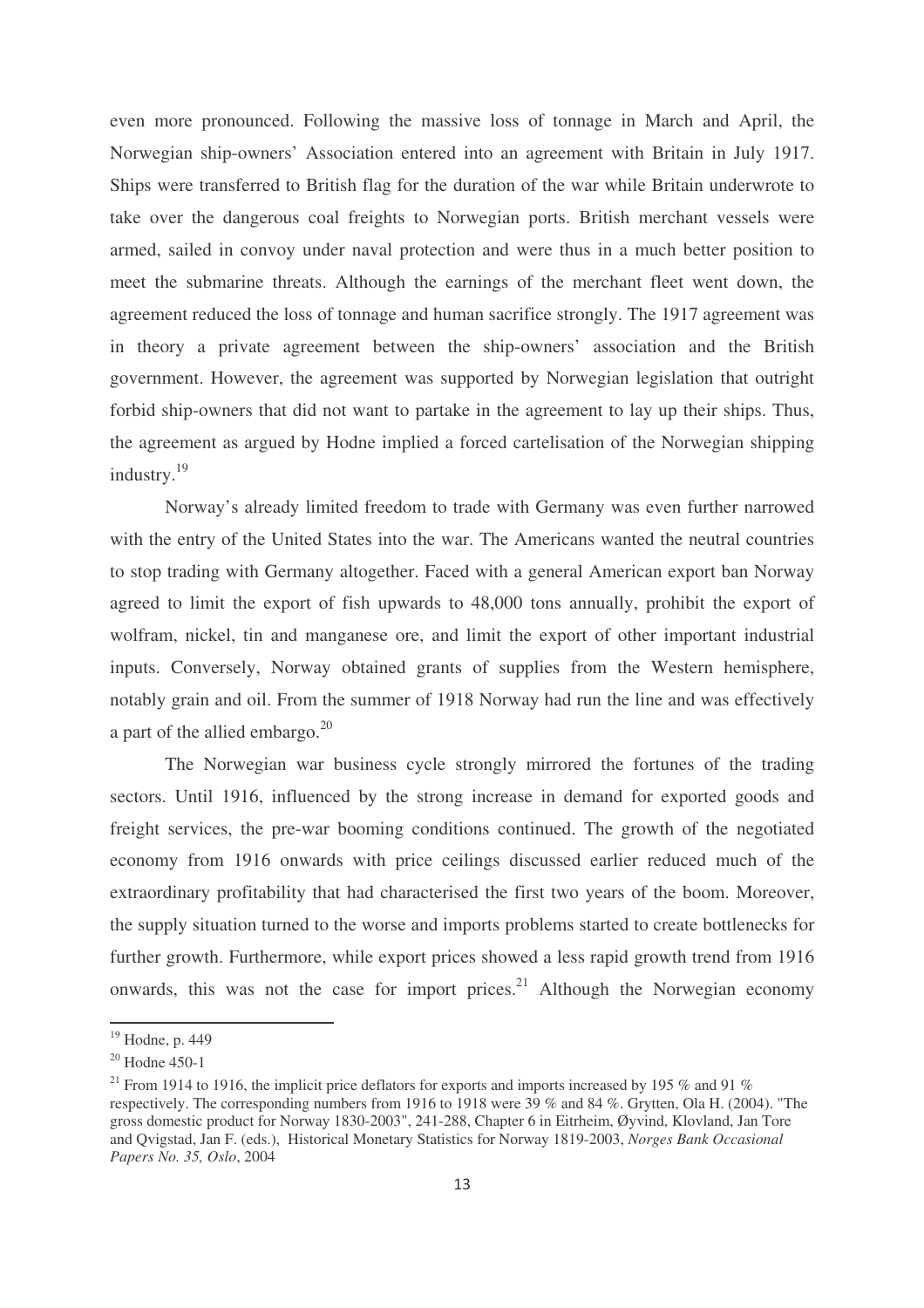continued to show signs of booming conditions even after 1916, the character of the boom shifted from export-driven, to more domestically driven, powered by a strong speculative element.

The Norwegian war economy led to a peculiar atmosphere. On the one hand there was the feverish optimism of the export industries, particularly shipping, and the high expectations of the jobbing bonanza. On the other hand there were industries that had to crumble under the difficult supply situation, the deteriorating supply of foodstuff and the very unequal distribution of the spoils of being a neutral country in a time of war. For many living on fixed income, the inflation led to lower standards of living, while others who saw their purchasing power increase had problems attaining the goods to spend them on.

Although the domestic scene was complicated, the outward image of Norway was one of strength: A healthy balance of trade, gold pouring into the coffers of Norges Bank at a high rate and even more impressive private balances being accumulated abroad. Having left the golden fetters, the Norwegian krone from the autumn of 1915 was quoted above sterling and even above the US dollar, the only major gold backed currency left, for the rest of the war. The problems that the economy faced, including the high price level, was a by-product of the war and would be removed with the coming of peace. This was a misleading image. By 1920 the krone was down to just half its pre-war value in international foreign exchange markets. Nonetheless, the image of strength had bearings on Norwegian decision-makers. It is time to turn to turn to monetary development.

#### MONETARY DEVELOPMENT 1914-1918 – AN OVERVIEW

Among the neutral countries Norway probably suffered the strongest inflation during the war. A comparison of increases in prices and money stock from 1913 to 1918 shows that Norway was the country which experienced both the strongest monetary expansion and the strongest inflation in these years. $22$  Using banknote circulation as a proxy of monetary expansion, we find that Norwegian banknote circulation increased 304 percent from 1913 to 1918. Only nations at war had a larger monetary expansion. The same holds true for the increase in price level: Based on wholesale data, the price level in Norway increased by 247

 $^{22}$  The numbers used are taken from Mitchell, B. R., International Historical Statistics Europe 1750-1993, Fourth Edition. London: Macmillian Reference LTD 1998, G1 and G4.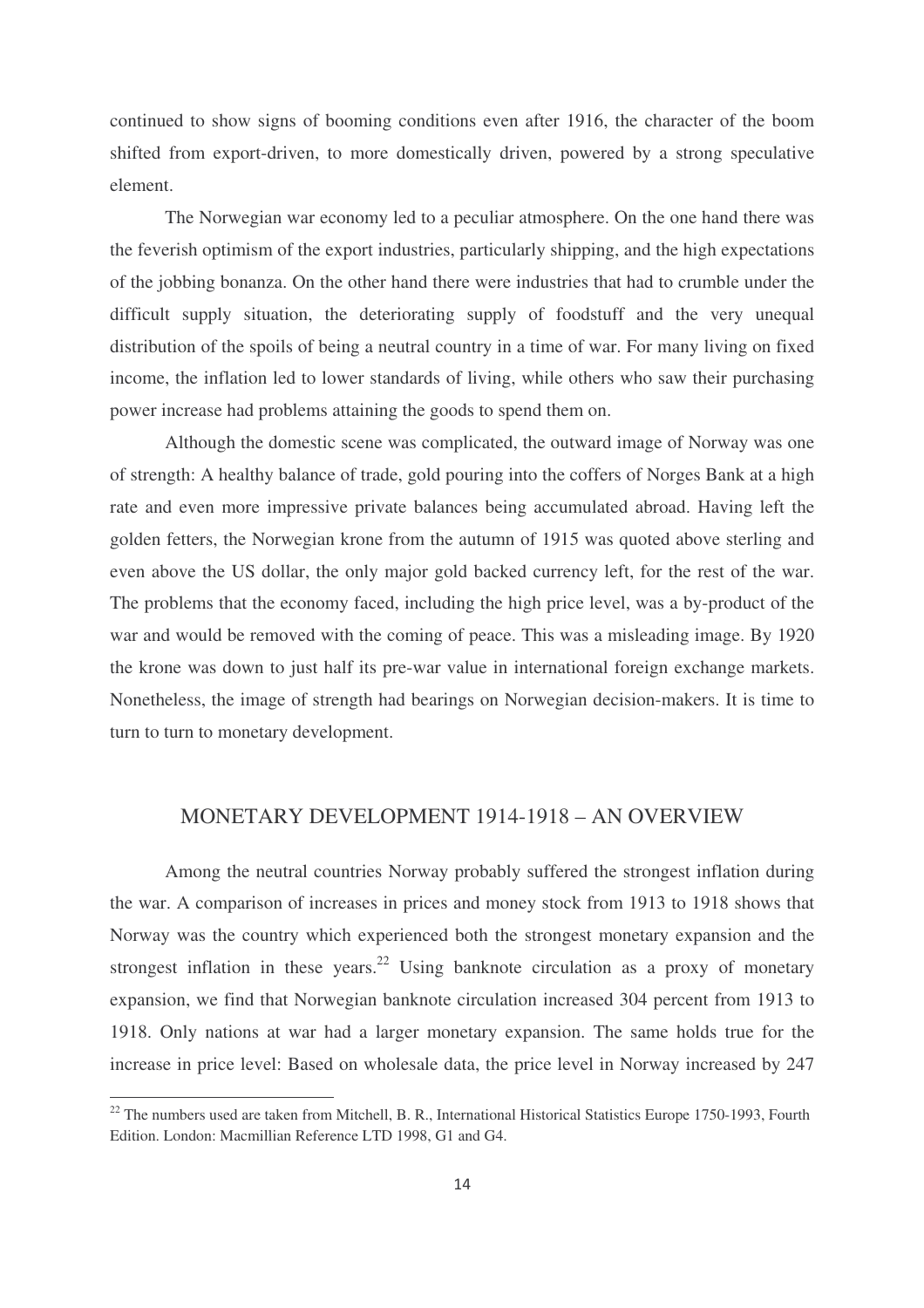percent in the same period. Only Italy and Finland had a higher increase while the United Kingdom and Germany "only" experienced a 128 and 116 percent increase.<sup>23</sup> The abysmal Norwegian inflation record is the point of departure for the analytical part of this article. Here we address two major research questions. First, in this section, we look at the monetary development and examine the causes of the monetary expansion during the war. In the next section we take a closer look at the central bank policy and how the central bank adjusted to the challenge created by the coming of war and a new set of political imperatives.



**Figure 1: Development of key monetary variables 1914-1918 (in million NOK)**

-----------------------------------------------------------

The development of the key monetary variables during the war is mapped in figure 1 above. The impression is one of massive monetary expansion. The money stock (M2) more than tripled while the note circulation nearly quadrupled. Increase in central bank foreign reserves can easily be identified as a prime mover behind monetary expansion in the first half of the war while central bank domestic credit had strong impact in the second part. The later part is also characterised by stronger expansion than the first. Table 1 displays the yearly growth rates of the money stock (M2). While the average annual growth was 29.2 percent (26.3 if calculated as exponential growth), it reached a stunning 44.4 percent in 1917. In

Source: Klovland, Monetary Aggregates in Norway 1919-2003

<sup>&</sup>lt;sup>23</sup> For Germany the modest price increase reflects only the official controlled prices. Black markets were a large part of the economy and their prices are not included in the official price statistics. In Britain food prices were regulated there was never a substantial black market. Balderston, T., War Finance and Inflation in Britain and Germany, 1914-1918, *The Economic History Review*, Vol. 42, No. 2, May 1989, 223.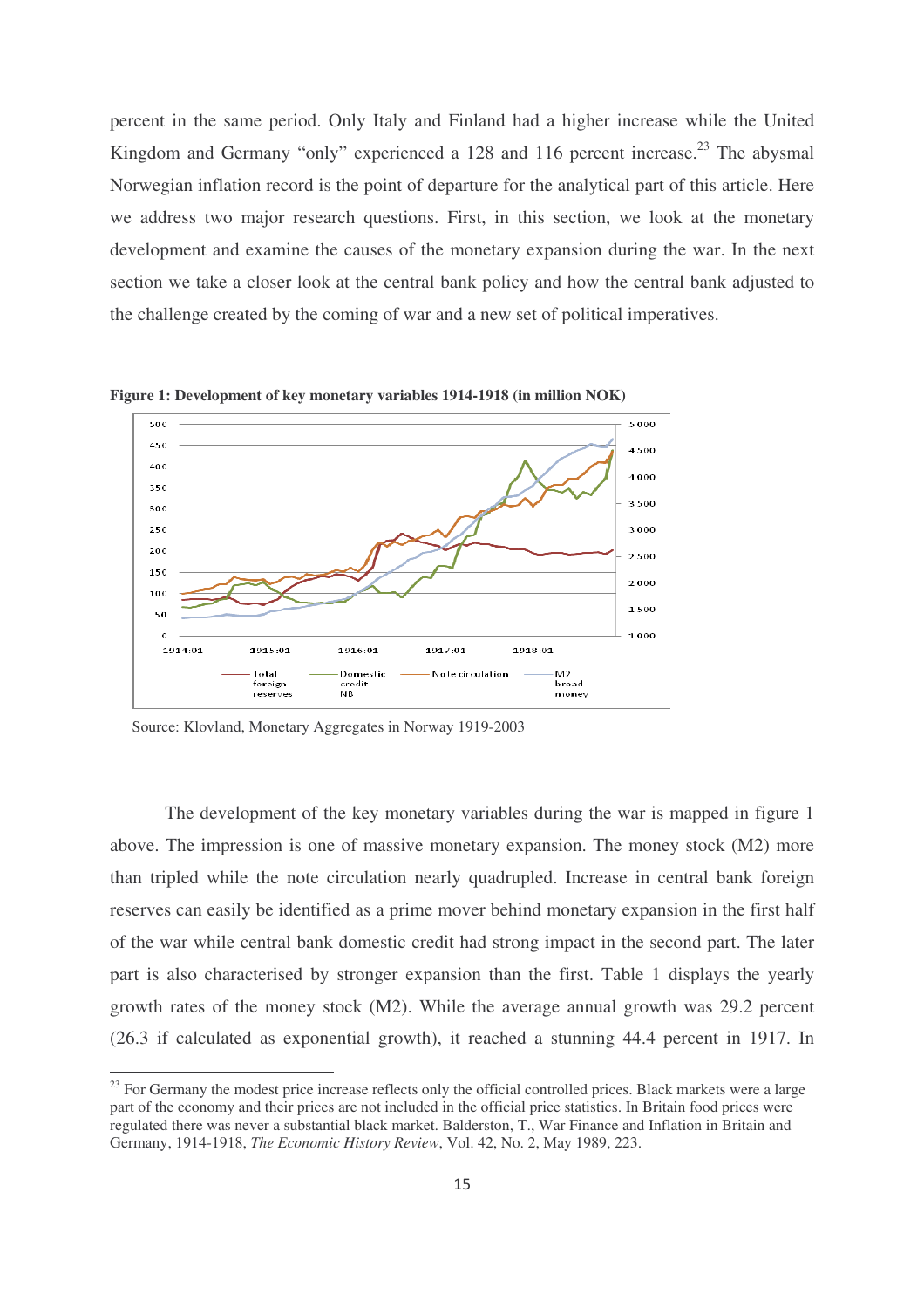comparison, the annual growth rate 1893 to 1913 was 5.4 percent. The single highest growth rate experienced during the gold standard period had been the 14 percent increase in 1879.

| Year    | Yearly change in M2 |  |  |  |
|---------|---------------------|--|--|--|
| 1914    | 9.9                 |  |  |  |
| 1915    | 15.0                |  |  |  |
| 1916    | 43.5                |  |  |  |
| 1917    | 44.4                |  |  |  |
| 1918    | 33.0                |  |  |  |
| Average | 29.2(26.3)          |  |  |  |

**Table 1: Yearly change in M2**

Source: Klovland, Monetary Aggregates in Norway 1919-2003.The yearly growth rates are calculated based on the average yearly numbers.

The mirror of monetary expansion was of course inflation. In the course of the war the domestic purchasing power of the *krone* fell to one third of its pre-war level. Figure two displays the annual development of consumer prices from 1910 to 1920. The pre-war data show only modest inflation while prices sky-rocketed during the war. The inflation rate mirrors the paces of monetary growth, albeit probably with a time lag.



**Figure 2: Norwegian inflation 1910-20**

Source: Grytten, A consumer price index for Norway 1516-2003, chapter 3 in Eitrheim, Ø., Klovland, J. T. and Qvigstad J. F. (eds.), Historical Monetary Statistics for Norway 1819-2003, Norges Bank Occasional Papers no. 35, Oslo 2004.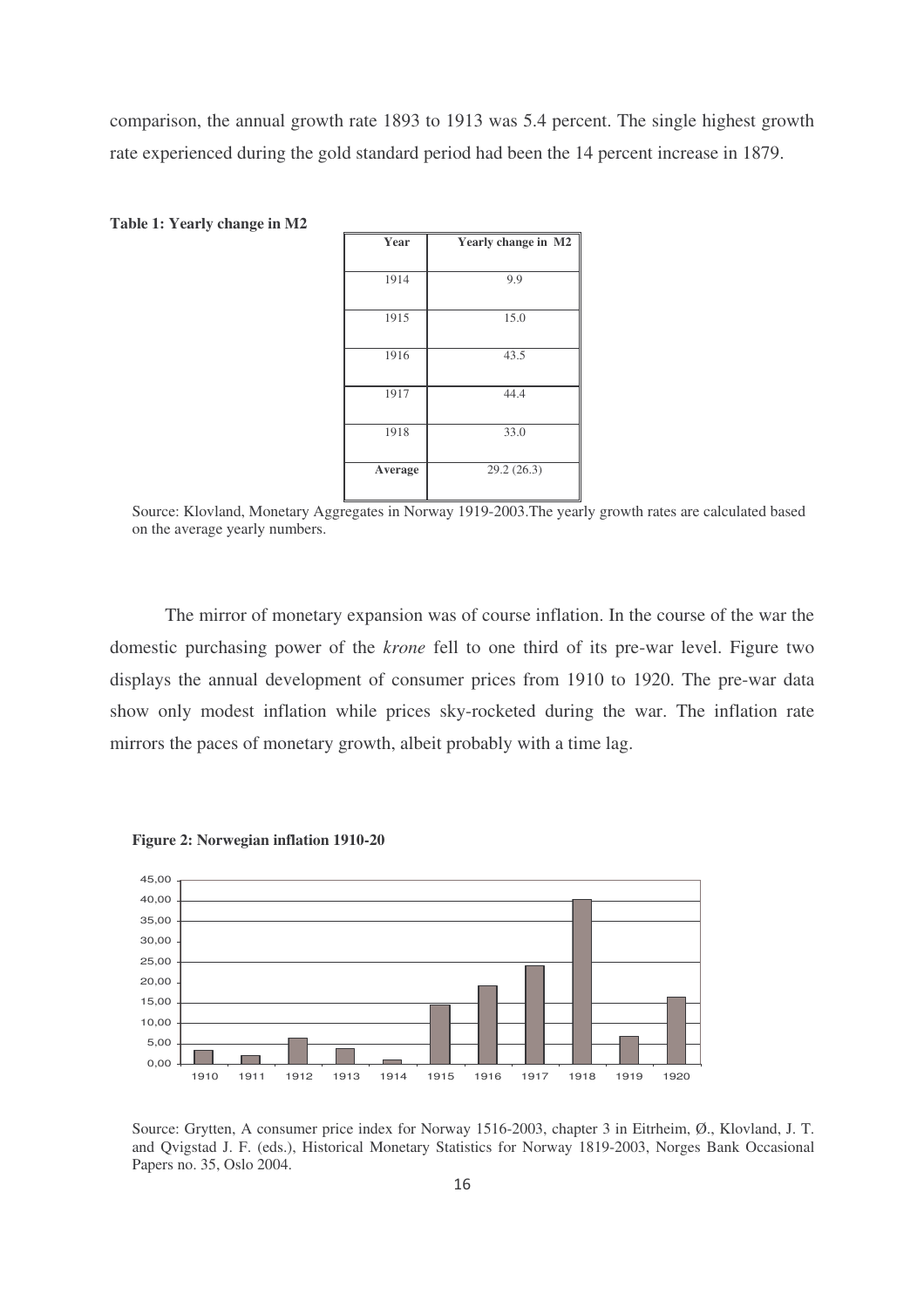**Figure 3: Bank rate 1914:1-1918:12 (end of month observations)**



*Source: NOS XI 178, table 160.*

-----------------------------------------------------------

The prime instrument of monetary policy, the bank rate, was kept within the pre-war gold standard range for the duration of the war, between 4.5 and 6 percent, as seen in figure 3. However, there was a slight tendency to change the rate more frequently than in the pre-war period.<sup>24</sup> The combination of a pre-war interest rate level and high inflation resulted in the real interest rated being highly negative reaching peaking in 1918 at more than – 30 %.

#### SOURCES TO MONETARY GROWTH

Having sketched the development of key variables, we move on to a closer examination of the sources of monetary growth during the war. Here we apply a simple book-keeping framework, similar to the one used by Friedman and Schwartz, on quarterly Norwegian data.<sup>25</sup> However, due to data inconsistency we only divide growth rate of M2 into two causal categories; non-central bank domestic sources and monetary base.<sup>26</sup>

<sup>&</sup>lt;sup>24</sup> From August 1914 to the end of the war Norges Bank changed the bank rate ten times. The bank rate was not changed in 1918, so these ten changes came within a period of less than three and a half years. In addition the bank rate was changed three times before August 1914. In comparison the bank rate was changed only twentyone times in the fourteen years from the turn of the century up until 1914.

<sup>25</sup> Friedman, Milton, and Schwartz, Anna J., *A Monetary History of the United States*, 1867-1960, Princeton UP 1963, 776-808. In this model the sources of changes in the stock of money (M2) are attributed to the separate movements in three variables; the monetary base; the ratio between bank deposits and currency held by the public (the currency ratio); and the ratio between the deposits and the banks' own reserves (the reserve ratio). The currency ratio can be seen as reflecting the behaviour or the public, while the reserve ratio that of the banking sector. The movement in the monetary base variable (currency in addition to deposits in the central bank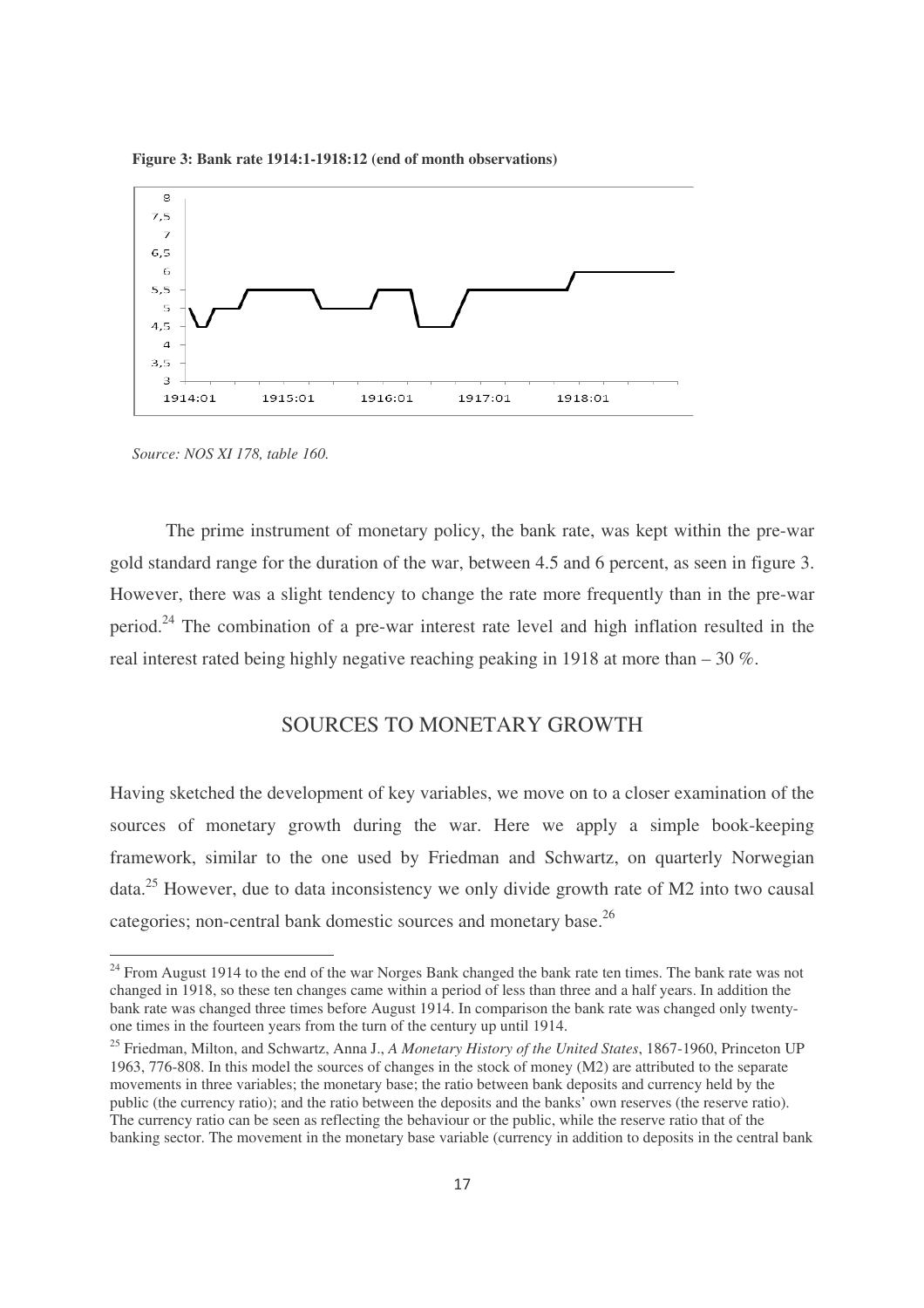|      |                |                    | Contribution to rate of change in M2 by: |                      | Contribution to change in monetary base (H): |                        |
|------|----------------|--------------------|------------------------------------------|----------------------|----------------------------------------------|------------------------|
| Year | Quarter        | <b>Growth rate</b> | Non-central bank domestic                | <b>Monetary</b> base | <b>International reserves</b>                | <b>Domestic credit</b> |
|      |                | M <sub>2</sub>     | sources                                  | (H)                  | (IR)                                         | (DC)                   |
| 1914 | $\overline{3}$ | 0.0                | $-14.3$                                  | 14.3                 | $-7.6$                                       | 21.9                   |
|      | $\overline{4}$ | 1.9                | 1.0                                      | 0.9                  | $-1.2$                                       | 2.0                    |
| 1915 | $\mathbf{1}$   | 6.5                | 6.3                                      | 0.2                  | 18.7                                         | $-18.4$                |
|      | $\overline{2}$ | 4.0                | $-0.3$                                   | 4.3                  | 16.6                                         | $-12.3$                |
|      | $\overline{3}$ | 4.3                | $-12.1$                                  | 16.4                 | 3.7                                          | 12.7                   |
|      | $\overline{4}$ | 6.3                | 6.3                                      | 0.0                  | 0.2                                          | $-0.2$                 |
| 1916 | $\mathbf{1}$   | 13.7               | $-8.5$                                   | 22.2                 | 10.1                                         | 12.0                   |
|      | $\mathfrak{2}$ | 11.7               | $-2.0$                                   | 13.7                 | 23.5                                         | $-9.8$                 |
|      | 3              | 10.0               | 3.5                                      | 6.5                  | 2.9                                          | 3.6                    |
|      | $\overline{4}$ | 5.7                | $-4.2$                                   | 9.9                  | $-5.9$                                       | 15.9                   |
| 1917 | $\mathbf{1}$   | 9.8                | $-4.3$                                   | 14.1                 | 0.3                                          | 13.8                   |
|      | $\overline{2}$ | 12.1               | $-0.5$                                   | 12.6                 | 0.0                                          | 12.7                   |
|      | $\overline{3}$ | $\overline{10}$    | 8.1                                      | $\overline{1.9}$     | $-1.4$                                       | 3.3                    |
|      | $\overline{4}$ | 3.4                | $-7.2$                                   | 10.6                 | $-1.2$                                       | 11.8                   |
| 1918 | $\mathbf{1}$   | 9.0                | 13.1                                     | $-4.1$               | $-2.1$                                       | $-2.0$                 |
|      | $\overline{2}$ | 7.4                | 11.8                                     | $-4.4$               | $-0.5$                                       | $-3.9$                 |
|      | 3              | 4.5                | 6.0                                      | $-1.5$               | 0.9                                          | $-2.4$                 |
|      | $\overline{4}$ | 2.0                | $-22.1$                                  | 24.1                 | 1.5                                          | 22.7                   |
|      | Average        | 6.8                | $-1.1$                                   | 7.9                  | 3.3                                          | 4.6                    |

#### **Table 2: Change in M2 and factors contribution to this change 1914:3-1918:4**

*Source: Klovland, Monetary Aggregates in Norway 1919-2003.*

-----------------------------------------------------------------------------------------

The quarterly monetary growth rate peaked in the first quarter of 1916 at 13.7. The growth rate remained high throughout the war and was particularly high in 1916 and 1917, when the quarterly growth rate in the first three quarters was considerably higher than the average for the war period of 6.8 percent. The last quarter of both 1916 and 1917, however, shows a smaller increase. This trend holds for 1918 as well: The two first quarters of the year experience particularly large monetary expansion, while the expansion in the last quarter is substantially smaller, only to increase dramatically in the first quarter of the next year. This in all likelihood reflects some impact of the continuance of the pre-war seasonal patterns of

---------------------------------------------------------------------------------------------

<sup>-</sup>-but exclusive of treasury deposits) reflects the behaviour of the central bank. Moreover, this variable consists of two sub-comp**o**nents, the development of foreign reserves and domestic central bank credit respectively.

<sup>&</sup>lt;sup>26</sup> Non-central bank domestic sources shows domestic sources to monetary growth, excluding Norges Bank, that is the private sector and saving and commercial banks. Monetary base (H) is the narrowest money supply notion. International reserves (IR) reflect the part of M2 growth stemming from increased international reserves. Domestic credit reflects Norges Bank's lending.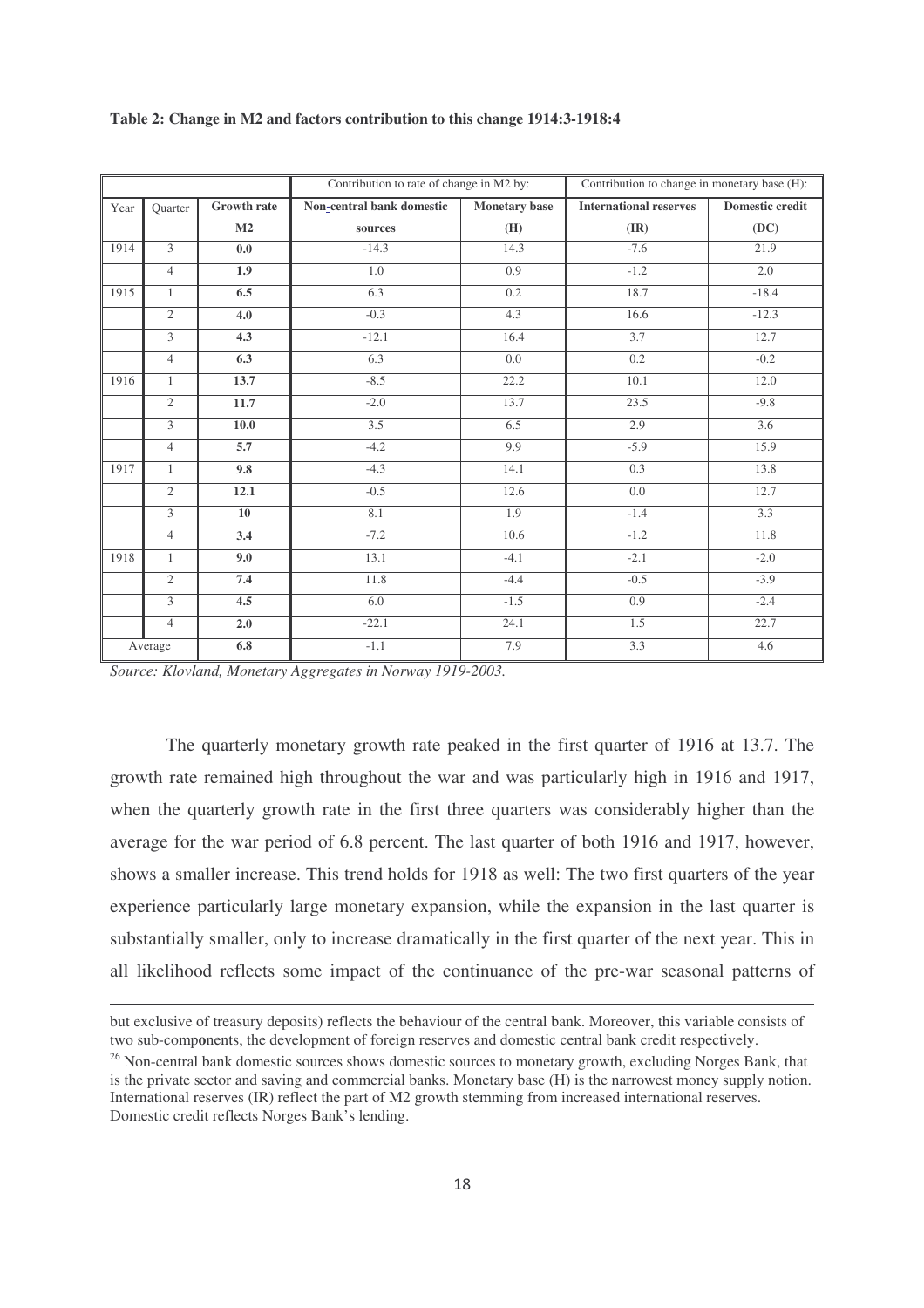monetary demand which consistently witnessed reductions in the last quarter only to increase in February and March in response to needs of the important northern fisheries.

The growth in the monetary base (H) is further disaggregated in growth in international reserves (IR) and domestic credit (DC). This can help us to distinguish between the results of actions undertaken by the central bank and forces beyond her control. As seen in table 3, the sources to the growth in M2 clearly both came from inflow of foreign reserves and domestic factors.





Source: Klovland, Monetary Aggregates in Norway 1919-2000

Figure 4 shows the development of foreign reserves and note circulation during the war. They follow each other closely up until the middle of 1916. The correlation coefficient over the whole period is 0.76 while the correlation coefficient in 1914 to 1916 is 0.94. This indicates that inflow of foreign exchange was the source to much of the monetary expansion, partly in the two first years of the war. This corresponds well with the results in table 2, which show that an increase in international reserves clearly was an important source to monetary growth from 1915:1 to 1916:3. In these years the monetary growth is strongly associated with the performance of the export industries and good years for the shipping industries. Shipowners and exporters changing their windfall revenues into notes created impetus for monetary expansion.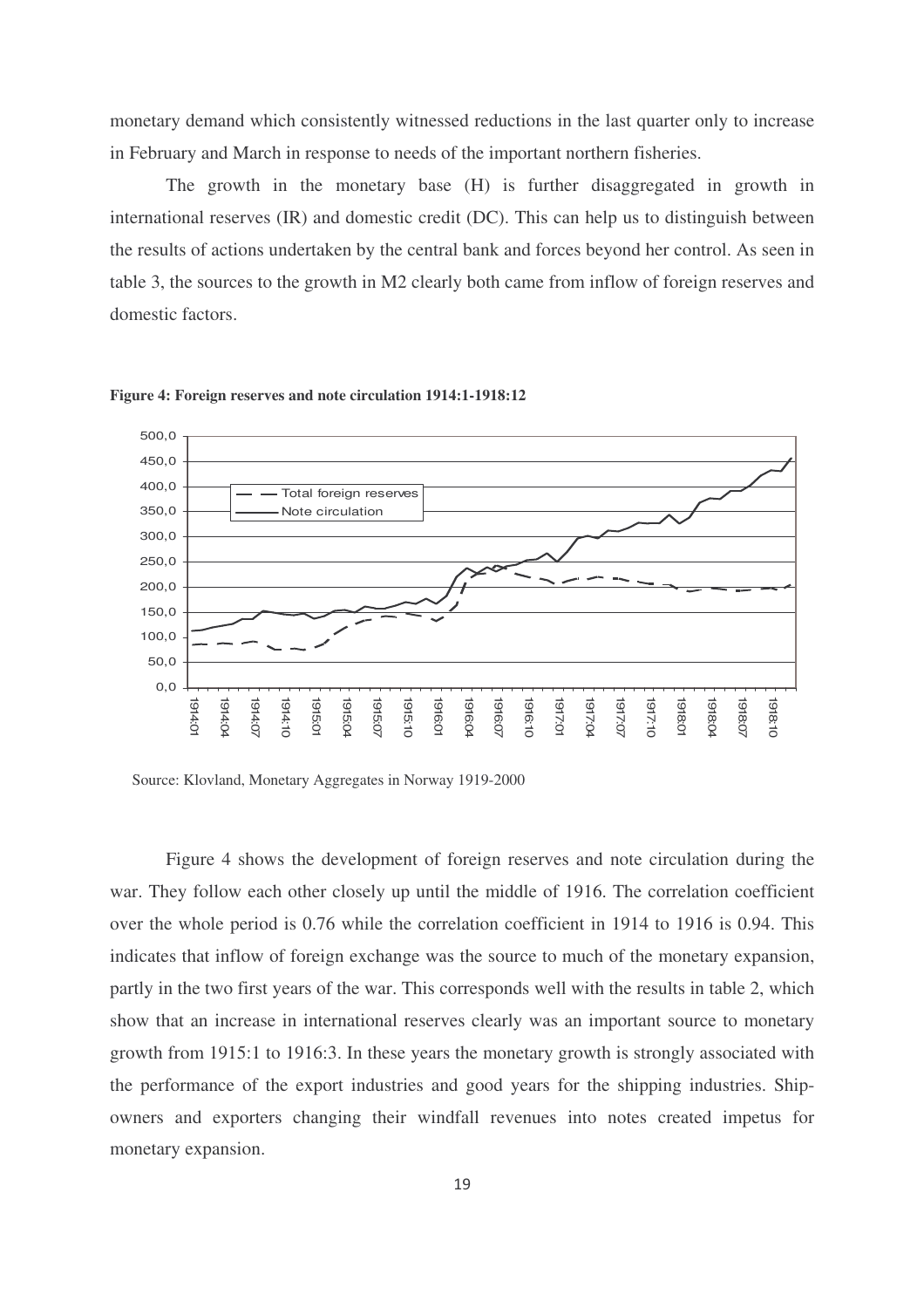From the middle of 1916 the increase in the foreign reserves of Norges Bank stopped. This was probably to some extent the result of reduced earnings in the export sectors. However, as figure 5 below demonstrates Norwegian banks continued to amass foreign claims at a rate that clearly surpassed the modest reduction in central bank foreign reserves. Moreover, firms and individuals, for which we have no solid data, continued to increase their foreign deposits. The most likely explanation is that the reduced value of foreign currencies in Norwegian kroner and the anticipation of a return to pre-war parities, motivated banks, firms and members of the public to keep the money abroad.

**Figure 5: Foreign reserves of Norges Bank and net holdings of Norwegian private banks abroad 1914:7- 1918:12 (in million NOK)**



Source: Klovland, Monetary Aggregates in Norway 1919-2000; Statistiske meddelelser 1914-1918, Statistics Norway

Figure 6 illustrates the development of gross foreign deposits of Norwegian private banks and the sterling exchange rate in kroner. The figure indicates that willingness to keep funds abroad was associated with a weak sterling rate. The only major exception is in late 1917 when both the sterling rate and foreign deposits take a dive. Contemporary Norwegian sources indicate that there was a temporarily shifting mood in the market with expectations of further falls in the value in sterling leading to a desire to remit money back. Farmand argued that while the low value of the currencies was the reason the money was still abroad, it was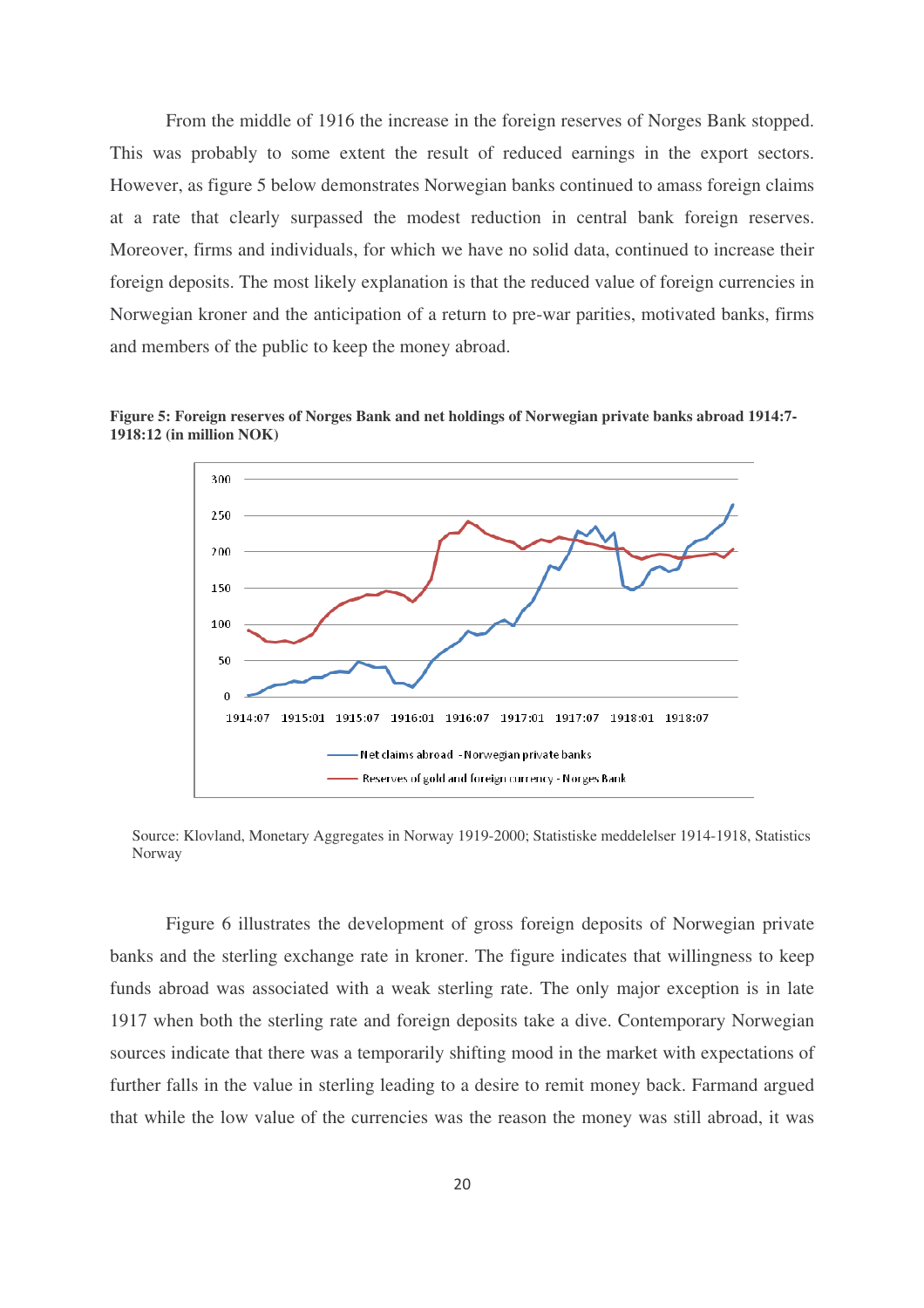now time to bring the money home before the value of the currency dropped further.<sup>27</sup> However, the mood changed again with the prospects of peace. Throughout 1918 foreign deposits and the sterling rate went upwards in tandem.



**Figure 6: Gross foreign deposits of Norwegian private banks and the sterling-krone exchange rate 1914:7- 1918:12**

Source: Klovland, Monetary Aggregates in Norway 1919-2000 and Klovland,

From this examination we are able to divide the war years in two distinctive subperiods: from the commencement of hostilities until the summer of 1916 and from that summer until the end of the war. This division reflects the causes of expansion rather than the strength of the expansion. The high stage of monetary expansion crosses this division. From the beginning of 1916 until the first quarter of 1918 the money stock increased quarterly at between 9 and 14 percent, with the exception of the last quarter in both 1916 and 1917. Annual growth rate for these two years were well beyond 40 %. Until the summer of 1916 and from the spring of 1918 growth rates were more modest, but strongly above the pre-war trend.

In terms of causes of monetary growth the *first* period is dominated by the windfall inflow of foreign exchange from the export sector. From August 1914 to July 1916 the foreign exchange reserves of Norges Bank increased from 86 to 242 million kroner. With the exception of the first months of war, the impact of central bank credit in this period is quite

------

<sup>&</sup>lt;sup>27</sup> Farmand, November 10 1917.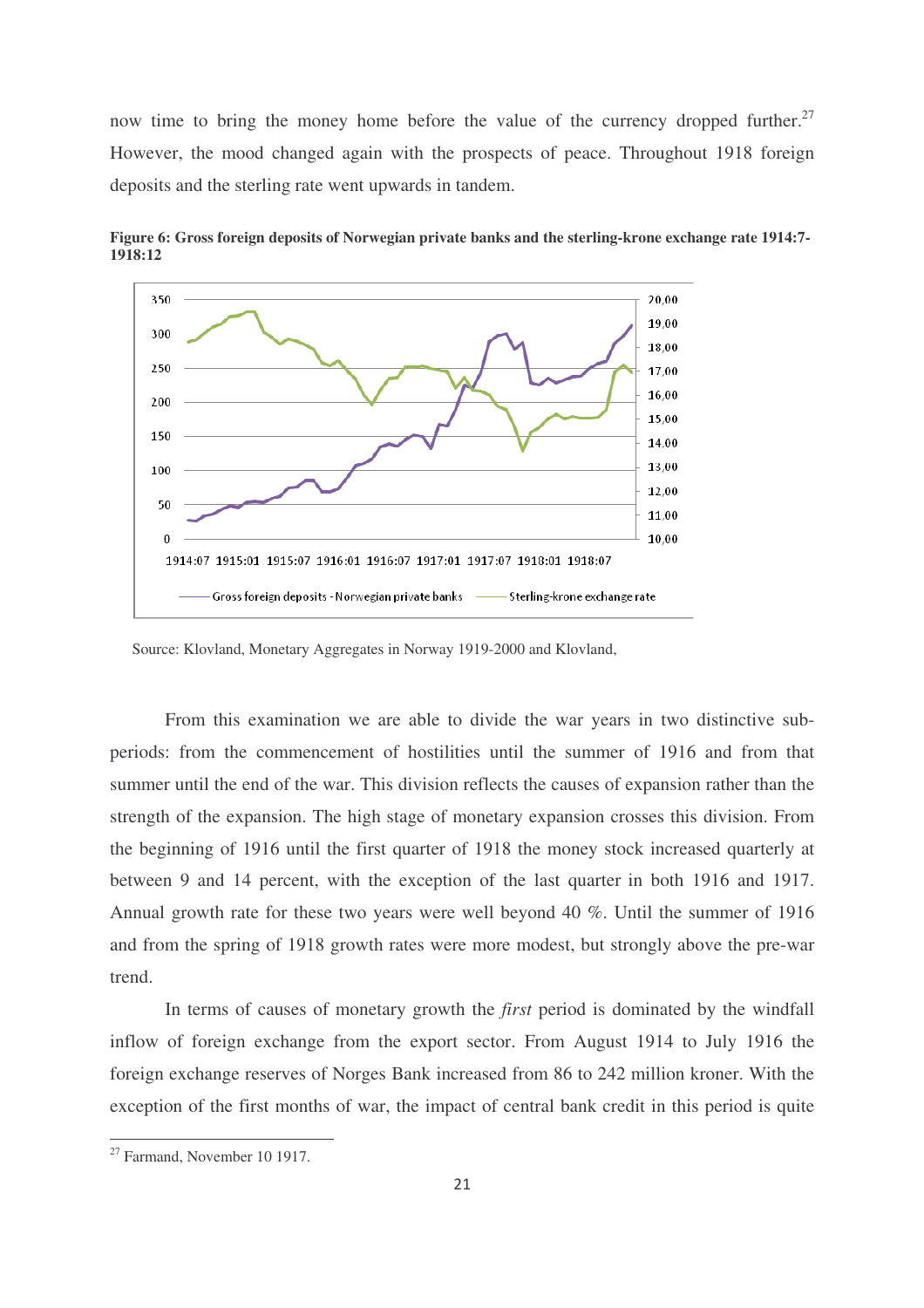the pre-war range resulting in negative real interest rates.

modest, with 1915 even witnessing a strong contraction. However, the bank rate stayed within<br>the pe was range resulting in megative real interest.<br>The performance of the second period influence of foreign exchange had a o In the *second* period inflow of foreign exchange had no direct influence on monetary growth. From the summer 1916, the strength of the Norwegian krone led to a stop in the increase in the foreign exchange reserves of Norges Bank while Norwegian banks and the public continued to amass holdings abroad. From June 1916 to November 1918 the gross foreign deposits of the Norwegian commercial banks increased from 135 to 298 million kroner, and the net foreign claims of the commercial banking sector from 76 to 240 million kroner.<sup>28</sup> We have no reliable data for deposits abroad held by firms or members of the public, but there is little doubt that these must have been immense, maybe even in excess of the gross holdings of the bank. Farmand speculated that these holdings must have constituted several hundred millions and referred to the number one billion as the rumour of the street.<sup>29</sup> The financial survey undertaken by Statistics Norway 1 May 1919 stated that firms had reported gross claims on foreign banks amounting to 1040 million kroner.<sup>30</sup> At the same time the gross foreign deposits of private banks stood at 299 million kroner.<sup>31</sup> The massive growth in holdings abroad probably had an indirect impact of monetary growth in the later period; either through the sale of currency to banks that chose to keep the money abroad or through currency still held abroad by firms or members of the public, as collateral for credit lines given by domestic banks. It is likely that the fortunes of the export sector had an expansive impact even after the reserves of Norges Bank began to go down, either through the mobilisation of money that otherwise would have stayed idle as superfluous cash in the banking system or through increased pressure for rediscounting with Norges Bank. This point has been overlooked in previous accounts.

Nonetheless, in the later period the most important cause of monetary growth game from domestic sources. As discussed earlier, domestic discounting increased dramatically from September 1916 to December 1917, when it peaked at 415.3 million kroner.<sup>32</sup> We see

<sup>&</sup>lt;sup>28</sup> In July 1914 the corresponding numbers had been 27 and 4 million respectively. Data for bank holdings abroad collected from: Statistiske meddelelser 1914-8, Statistics Norway

 $29$  Farmand, 10 November 1917. See also Farmand 13 July 1918 referring to an article written by Mr. L. Grønvold for the yearbook of the Norwegian Chamber of Commerce in London which estimates combined Norwegian holdings in the United Kingdom to 50 million pounds sterling

<sup>&</sup>lt;sup>30</sup> Finansstatistisk undersøkelse pr. 1. Mai 1919, Statistics Norway

<sup>&</sup>lt;sup>31</sup> Statistiske meddelelser 1919, Statistics Norway

 $32$  The increase in domestic central bank discounting relative to the note circulation is, however, quite small, although the development is the same. From amounting to 61.5 percent of the note circulation in 1914:1 it peaked at 120.6 percent in 1917:12.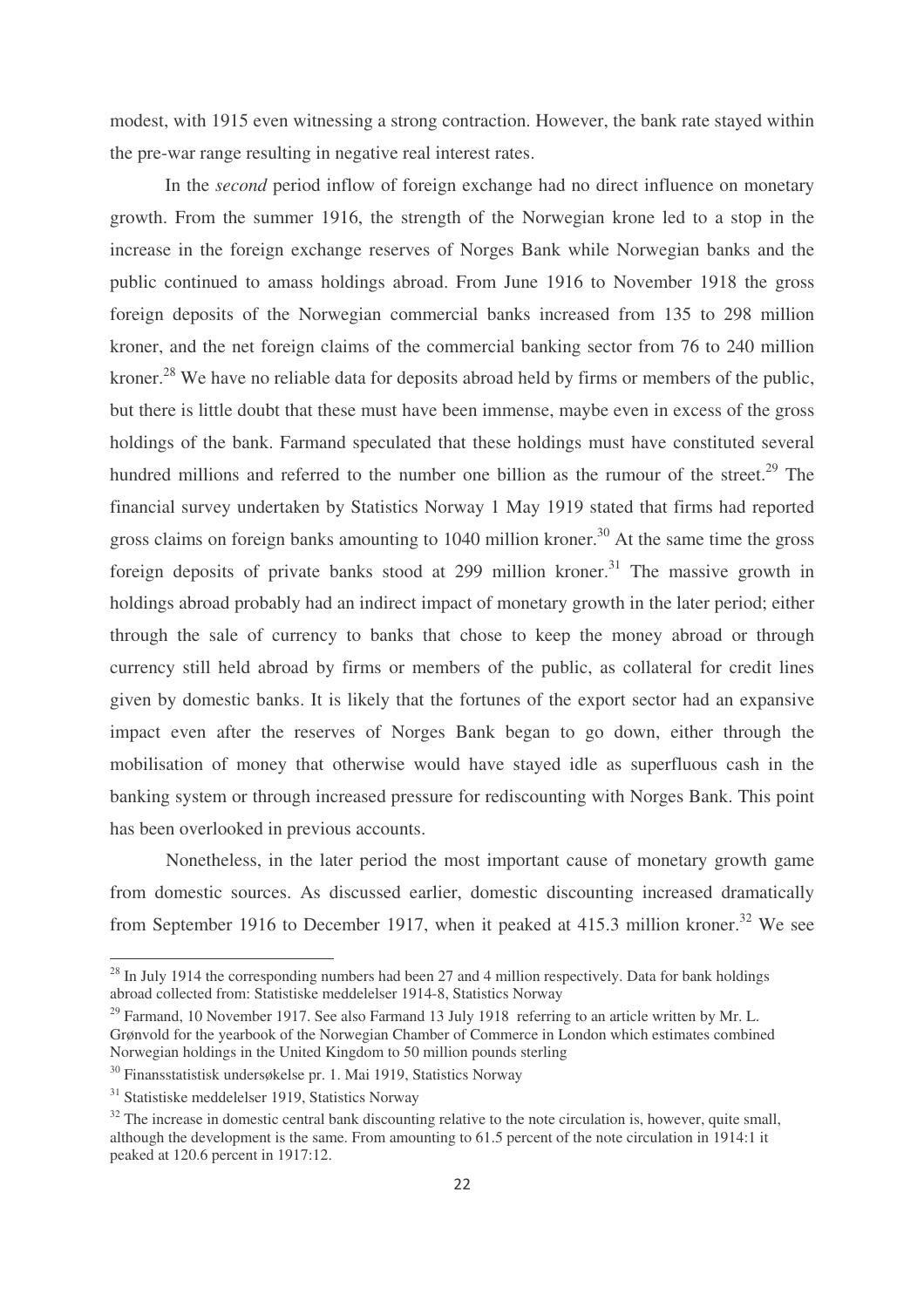from table 3 that the increased money supply in 1916 and 1917 in fact was strongly associated with central bank lending. Central bank credit expanded particularly strongly from the 4<sup>th</sup> quarter of 1916 and throughout 1917 and is closely related to the credit lines provided to the British government in connection with the agreement on fish purchases. In 1918, domestic sources other than Norges Bank were the main cause for growth for the first three quarters. Central bank discounting then saw a small reduction before it peaked again in December 1918 at 439.3 million kroner and central bank lending was without doubt the most important source of monetary growth in the last quarter of 1918 as well. Some of this growth reflected how the government went about in funding the fish purchases after they resumed responsibility in late 1917 when the British abandoned the fishery agreement: The private banks lent the government the money against short-term treasury bills that they could rediscount freely in Norges Bank.

Most of the central bank discounting was short-term loans to commercial markets. One interpretation can be that after the inflow of foreign reserves stopped in 1916, loans from the central bank took over as the main source of loans for the private sector and thus of monetary expansion. This clearly contributed to fuel the boom.

To sum up, the monetary expansion during the war came from both international and domestic sources. International sources contributed to the expansion particularly in the first part of the war, when the export sector experienced good years and the central bank was still obliged to buy gold. Domestic sources, in particular the central bank, contributed to the monetary expansion from 1916 onwards, after the Norwegian export sector was hampered by the naval war and the expenses of the fish agreement with Britain.

#### UNDERSTANDING WARTIME MONETARY POLICY

We have so far given a presentation of the pre-war legacy of the central bank, sketched the main features of the war economy and examined the development of the key monetary variables with an eye for indentifying the causes of monetary expansion. The overall verdict from our examination of the monetary data is that Norway did quite badly. No neutral West European country had a poorer inflation record than Norway and only two of the countries at war, Italy and Finland had worse records. It is now time to turn around and tie the different threads together in a search for a broader understanding of the wartime monetary experience.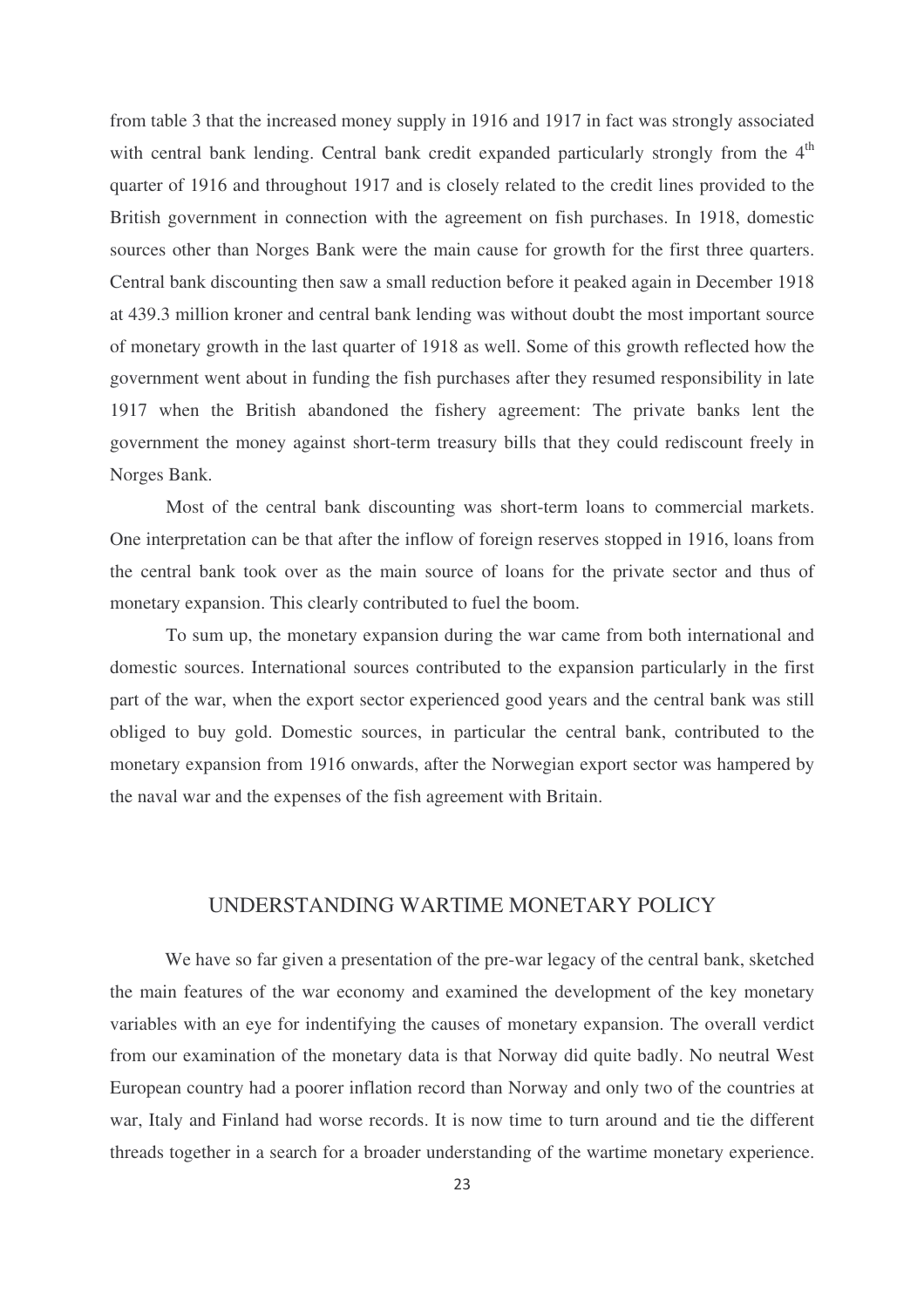In the following discussion we move beyond the quantitative search for sources to monetary expansion and try to enter the mindset of Norwegian central bankers in an attempt to explore their understanding of the world and the challenges they faced. Equipped with knowledge about the past and with the theoretical insights of the present it is easy to recognise that Norway was heading for trouble, but also that it could have been possible to improve the position and make the subsequent slump of the 1920s less harsh. Much of this knowledge was, albeit arguably in a less advanced form, present at the time and was voiced by authoritative voices in the public debate. When critical voices failed to make an impact, the understanding of central bankers at the time became even more important.

The wartime monetary experience, we argued in the introduction, ought to be seen as an intricate interplay between challenges created by the war and intellectual constraints derived from the pre-war practice and thinking of the central bank. The *challenges* reflected how the war both created new political imperatives and the led to economic commotion. The government entered areas of society and economy that previously had been outside the political sphere in order to keep the country out of the war and secure the necessary provisions to feed the population and maintain economic activity. Norges Bank accepted that national objectives overruled traditional considerations. In the beginning the most important impact was putting foreign exchange at the disposal for the government and the public provision council. Later credit lines also became crucial. The economic commotion was how to deal with the windfall flows of foreign exchange and the strong monetary expansion. The intellectual *constraints* can be summed up as fundamentally concerning the role of Norges Bank in the economy, in particular the relationship between money and prices, the efficiency of interest rates and the obligations that Norges Bank had towards different parts of the public.

Before we take a closer look at the constraints some more general observations are of importance for understanding the setting of central bank policy. Crucially, the formation of policy was strongly influenced by the *time dimension*, the perceptions about how long the war would last. Although probably only the most optimistic really believed that the soldiers would be home for Christmas, very few in 1914 envisioned a war that the war would drag on for four years at such a high cost, measured in terms of human loss and economic disruption. The challenges were of a pressing nature, in the Norwegian case notably concerning essential supplies and the relationship with the major powers. The *time dimension* therefore ultimately gave rise to *ad-hoc* solutions, some more ill-advised than others. When the war dragged on,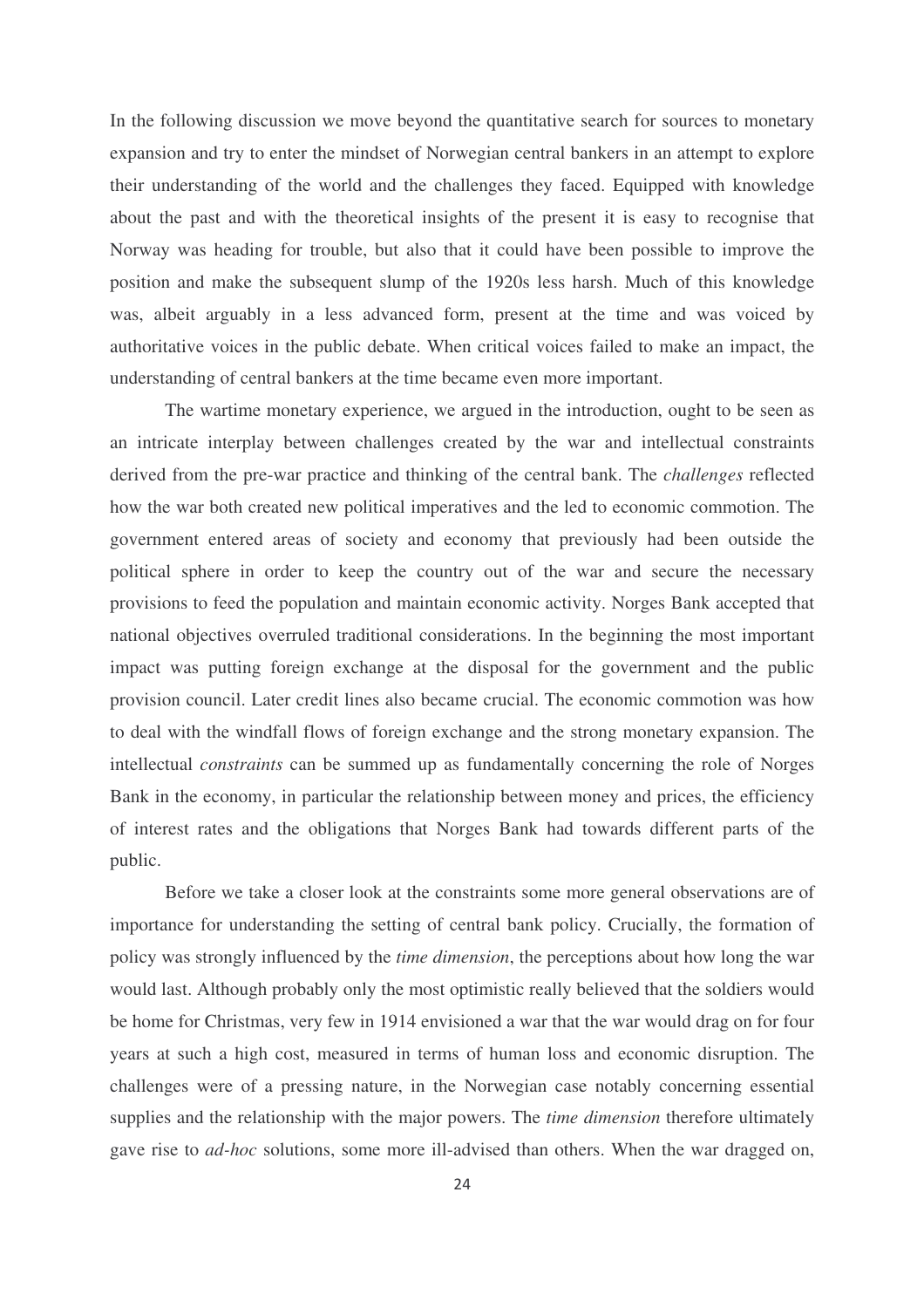the sum of *ad-hoc* solutions totted up, without the government or central bank developing more long-term strategies for counterbalancing them. One explanation for this is the stubbornness of the belief that an imminent peace was always on the cards, another that policy continuously was formed by on-going events and challenges beyond the control of Norwegian authorities, notably the progressively more restrictive supply policy and coercive attitude of the United Kingdom and later the United States.

Related to the time dimension is the overall understanding of the war as an extraordinary state that warranted unorthodox policies, but did not change the fundamental understanding of society or economics. Although the following post-war reconstruction might be painful, peace would eventually bring about a return to the world as it had been. In Norway, the financial press managed to predict what reconstruction would imply with foresight from quite early on: The shortages created by the war would be eliminated and capital for reconstruction would be in short supply, leading to a downward pressure on prices and the value of securities.<sup>33</sup> What contemporary observers and policymakers failed to foresee was not the nature of the coming economic slump and reconstruction process, but rather the magnitude of the challenges and how the war, acting as a transformation agent, had changed society's ability to meet these.

Viewed with hindsight – either from the perspectives of the 1920s or from today – it seems rather obvious that Norges Bank and the overall economic policy during the war were facing problems. For contemporary policy makers this was not all that evident. The monetary expansion, in particular in the later part of the war, was of course a source of concern, but could easily be understood as mirroring forces beyond the control of the bank. What made the strongest impression on the leadership of Norges Bank was the surprising strength of the Norwegian war economy. The dim prospects envisioned at the onset of war failed to materialise. Instead Norway, as discussed earlier, experienced something of a bonanza driven by the prosperous fortunes of the export sectors. The foreign exchange reserves reached unprecedented heights, exporters built up impressive holdings abroad and from the autumn of 1915 the krone was steadily quoted above the par value both of sterling and the American dollar, the only major remaining gold back currency. Until 1918, with the exception of the war months of 1914, the foreign reserve backing of the circulating note stock was above the

<sup>33</sup> *Farmand*, 13 March 1915, 11 September 1915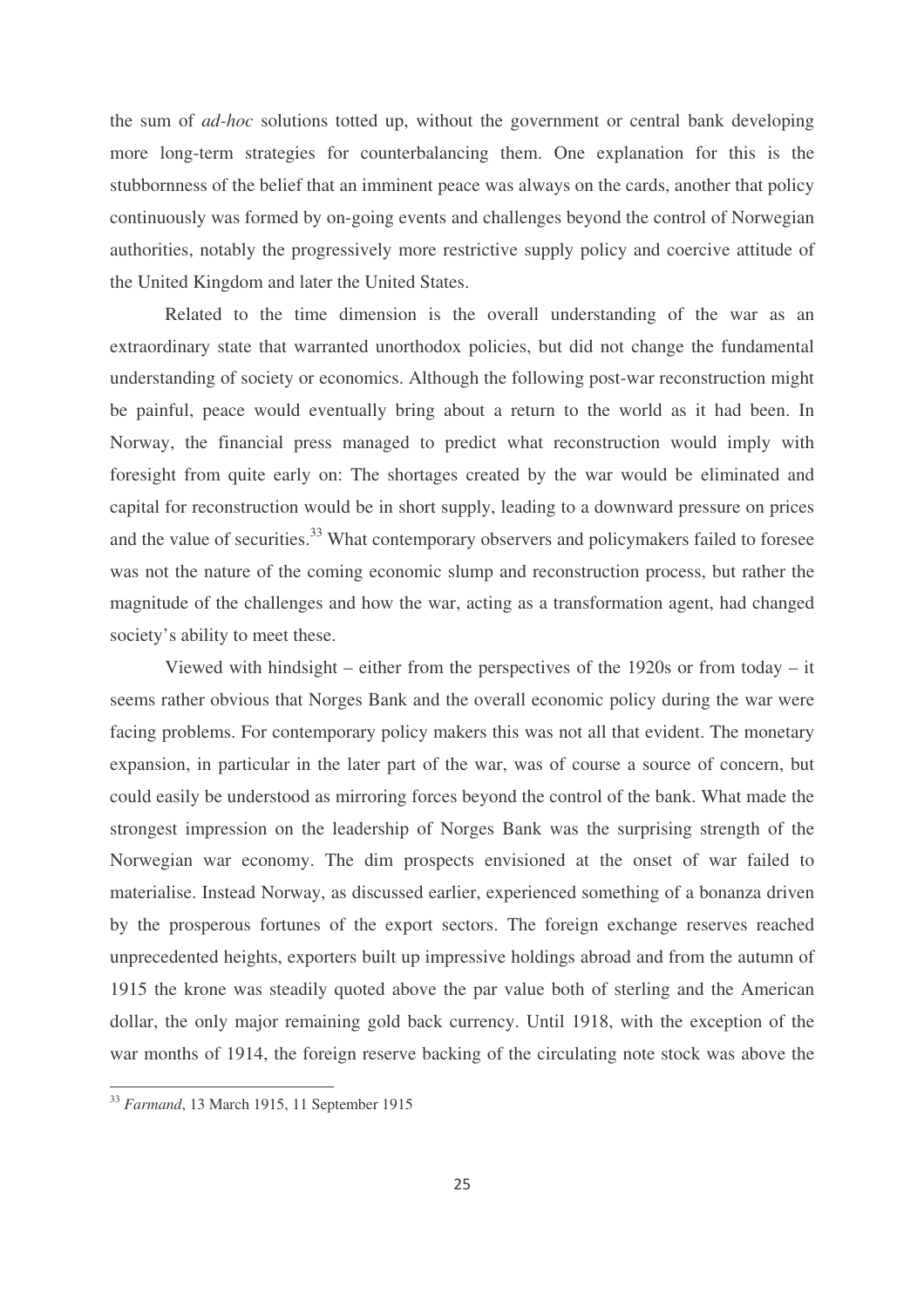average reserve coverage for the last three years before the war. $34$  Thus, influenced by the sheer force of the numbers, Norges Bank could easily be lulled into overvaluing their strength with regard to future challenges. Moreover, even in the parts of the financial press that voiced the strongest concerns over the jobbing economy, the faith in Norges Bank and its leadership remained solid. In connection with governor Bomhoff celebrating his 75<sup>th</sup> birthday, even the otherwise critical journal Farmand noted:

*"*Despite his high age, he (Bomhoff) carries out responsible work as governor of Norges Bank with undiminished force. In these difficult times his great experience and wise leadership of the country's monetary system is of invaluable importance for our nation."<sup>35</sup>

For long periods Norges Bank appeared unconcerned with the overall state of affairs. Although also the bank turned progressively more critical to the development of the jobbing economy, this related to the conduct of monetary policy. Although the bank already in early 1916 warned that "(...)*the large earnings of some industries tempt many to reckless speculation and frivolity",* the limited measures undertaken to dampen the boom were clearly insufficient to have any major impact on the speculative fever.<sup>36</sup> To understand the lack of overall concern we have to turn to the intellectual constraints of the bank leadership inherited from the pre-war experience.

From the examination of the monetary statistics earlier in this article, we know that the development of the note circulation ought to have served as an early warning. Even more so, as this was data that Norges Bank gathered on a weekly basis and had a tradition of watching very carefully. However, this did not happen. In the annual report for 1914 the increased note circulation was explained in terms of increased demand for means of payments after the outbreak of war and a desire among the private and saving banks to increase their cash holdings. In this pressing situation, Norges Bank had supported these legitimate demands for money by rediscounting without reduction given sufficient security.<sup>37</sup> The next year, the continued increase in the note circulation was due *"mostly to increased prices because of the war"* as well as the flourishing times for the Norwegian export sectors and costs related to the

<sup>&</sup>lt;sup>34</sup> Klovland, Jan Tore, Monetary aggregates in Norway 1819-2003, chapter 5 in Eitrheim, Ø., Klovland, J. T. and Qvigstad J. F. (eds.), Historical Monetary Statistics for Norway 1819-2003, *Norges Bank Occasional Papers* no. 35, Oslo, 2004

<sup>35</sup> *Farmand*, 11 August 1917

<sup>36</sup> Norges Bank – Annual Report 1915

<sup>37</sup> Norges Bank – Annual Report 1914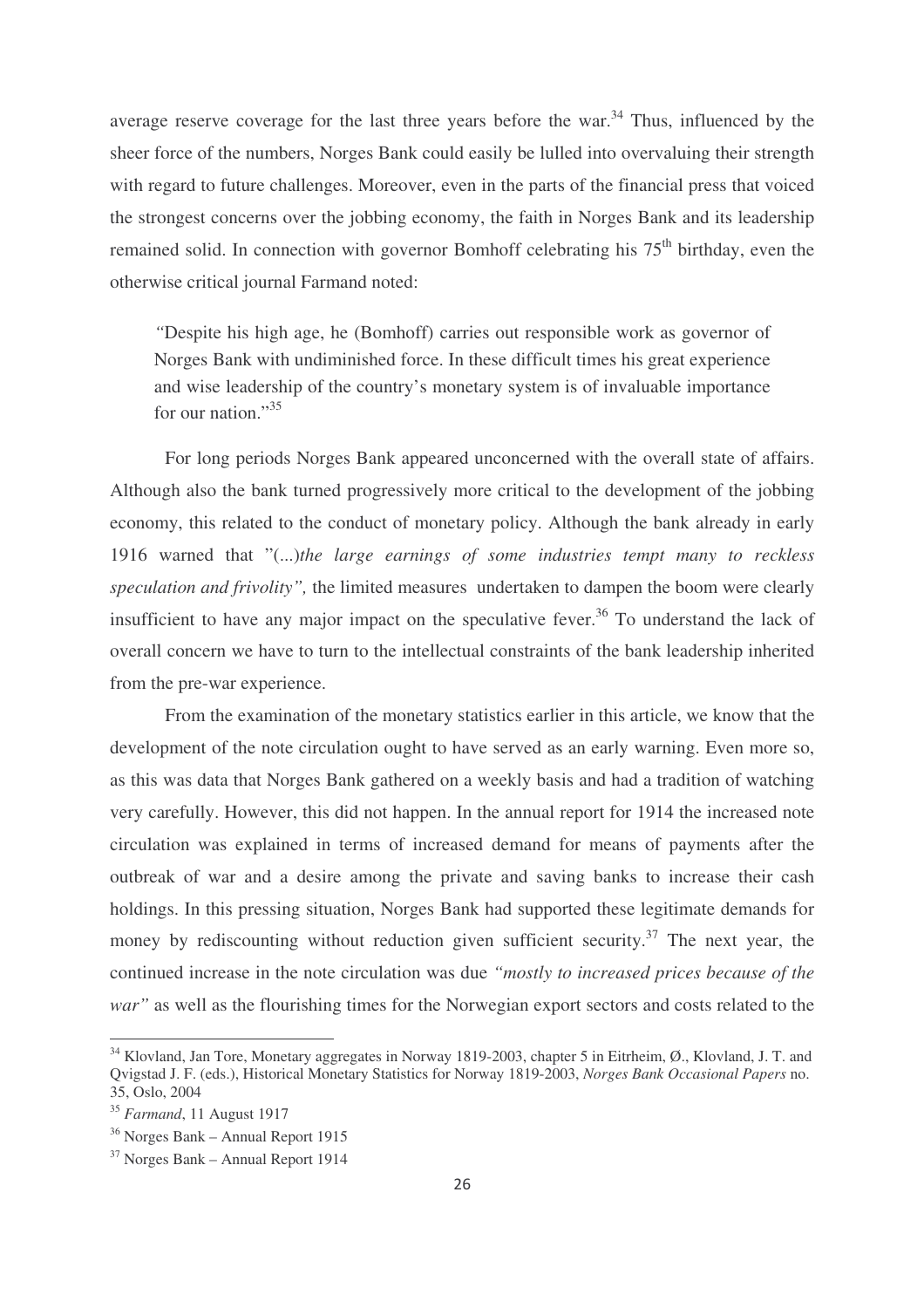armed neutrality. Moreover the report noted that average central bank discounting was below the level of 1914, but probably somewhat higher than the war months of that year. Furthermore, the metallic coverage of the note circulation was above the pre-war level.<sup>38</sup> Responding to the criticism made by professor Jæger at a meeting in Statsøkonomisk forening (the Economic Society), governor Bomhoff argued forcefully against the policy of the bank driving price upwards:

"(...) It was not the not the money stock that had increased prices. The increased price level was due to a number of factors. First, naturally the fact that supply was insufficient to meet demand. Production had been strongly reduced in many countries due to the war, while the consumption of many necessities had become so much higher. In addition, when taking into account the high freight rates, the export bans in many countries and the constant risk that our ships might be torpedoed or hit by sea mines, a period of high prices was  $ok<sup>39</sup>$ . Moreover, the major fortunes earned in recent times had increased the desire to purchase and thereby demand. In this manner more notes had entered the circulation than what would otherwise have been the case. Furthermore, a not inconsiderable part of the money had been employed in the setting-up of new businesses and industrial plants, which for the main part had to be considered beneficial for our society. These demanded much money in circulation both for purchases and to meet the high wage given."<sup>40</sup>

In the report for 1917, Norges Bank also states that the increased price level resulted in higher note circulation.<sup>41</sup> What is striking with these statements from the bank leadership is the total lack of acceptance that there might be a causal relationship between monetary expansion and inflation. Here, the bank remained solidly within the pre-war tradition that prices reflected changing business cycle fortunes. The war increased demand and economic activity, resulting in higher prices. As the manager of the domestic currency Norges Bank only responded to the quite natural increase in the demand for means of payments that followed. Not doing so would have led to unnecessary stoppages and would have been contrary to the bank's obligation to serve the public. Moreover, the view of inflation as purely a war-related phenomenon was an idea that was shared by others. For example, in a major

-------------------------

----------------------------

<sup>-</sup>-----<sup>38</sup> Norges Bank – Annual Report 1915

 $39$  The term "OK" will seem a bit informal, but it was actually the Norwegian equivalent, "var det greit", the governor used in verbatim according to the transcript of association's proceedings.

<sup>&</sup>lt;sup>40</sup> Jæger, Oscar, Dyrtidens årsaker og midlene til dens bekjempelse (foredrag holdt i Den statsøkonomiske forening 13. oktober 1916), *Statsøkonomisk tidsskrift* 1916:222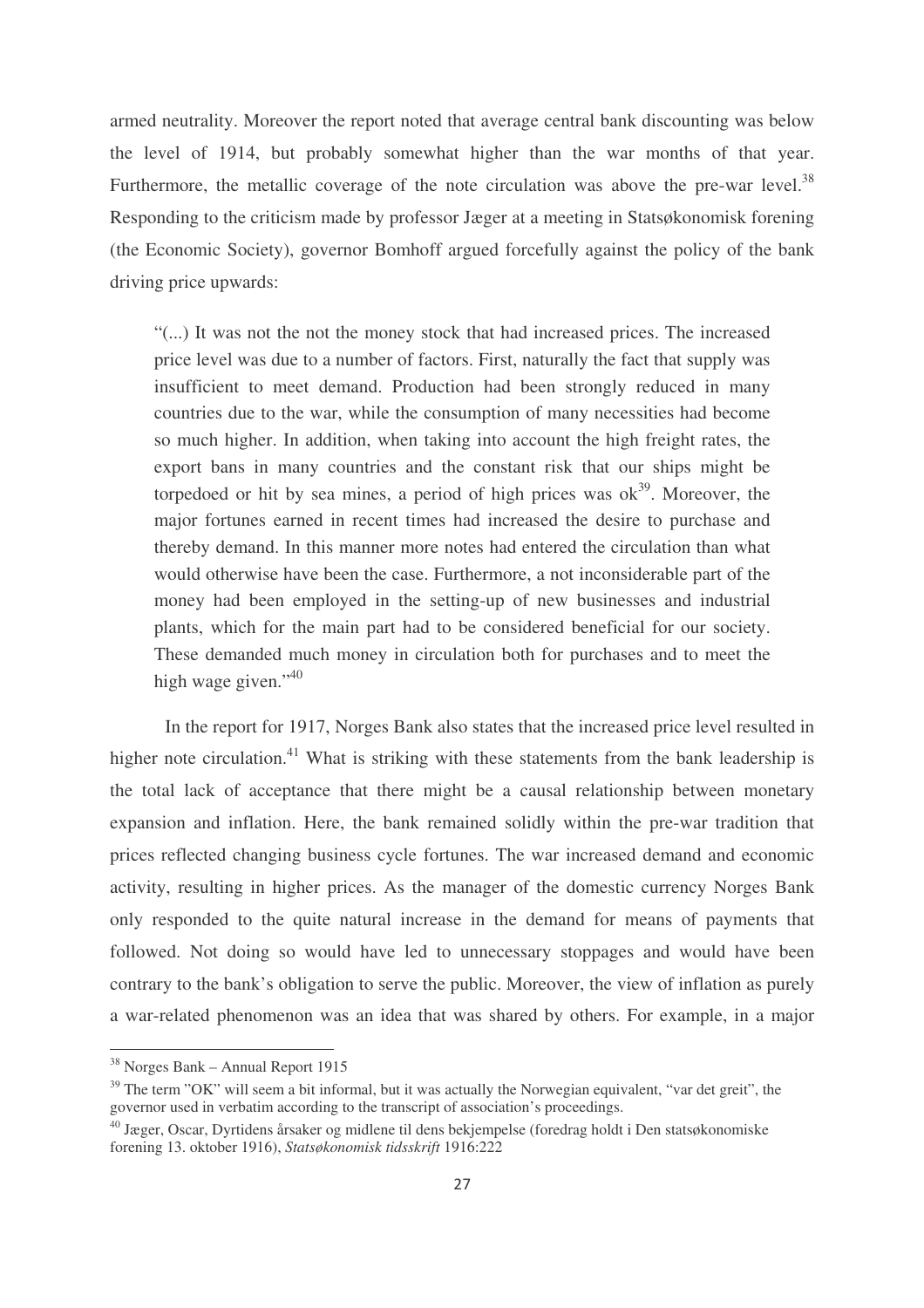article in September 1915 on the price level, Farmand argued that the demands of the war and the general shortage led to a total re-estimation of the value of all goods, but comforted the readership by referring to "*the unavoidable decline in prices which will follow the end of the* war".<sup>42</sup> When confronted by authorities like professor Jæger, arguing along the line of the quantitative theory of money, the bank refused to yield. Much of the same division between bankers and economist was found in Sweden, perhaps the country where the quantitative theory has the strongest advocates. In the Swedish monetary committee, members representing the banking community as late as 1918 argued that the monetary expansion *"(...) in general was due to the increased price level. Only in incidents where a real over-emission of notes has taken place, that is when more notes have been issued than the money market can absorb, might the increased note be the leading cause."* 43 Strongly connected to the view of inflation as a cyclical phenomenon, is the impact of the real bill doctrine, the position that the a central bank cannot issue to many notes as long as it's restrict its lending to short-term commercial bills of the best quality. Even before the war there was a tendency to equate quality with legitimate claims. This might not have been very problematic in the otherwise stable economic climate of the 1900s, but became a slippery slope in the economic turmoil of war. Rhetorically: what constituted quality in a time when all nominal values increased tremendously, and what represented a legitimate claim on money? Moreover, during the war the idea of "short-term", which besides quality was the very essence of the real bill doctrine, often turned "long-term". Just one example: already from the start of the war the branches of Norges Bank gave credit to local government provision committees around the country. The precondition was that the loans should be paid back in tandem with the reduction in the inventories. This failed to materialise as the committees needed the revenues and even more credit to restock. From legitimate claims in the best of the real bill tradition, these loans turned into long-term credit lines.<sup>44</sup> Furthermore, as a consequence of the war and increased rediscounting, Norges Bank became less involved in the direct lending to public and had to rely more on the first line judgment of the original lender. With the knowledge of the speculative fever in the banking sector this must have had negative consequences. Even Norges Bank repeatedly had to warn the branches against discounting speculation papers, a

-------------------------------------------------------------------------------------------------------------------------------------------------------

----------------------------

<sup>-</sup>-----<sup>41</sup> Norges Bank – Annual Report 1917

<sup>&</sup>lt;sup>42</sup> Farmand, 11 September 1915

<sup>&</sup>lt;sup>43</sup> Farmand 10 August 1918

<sup>44</sup> *Farmand*, 22 June, 29 June and 6 July 1918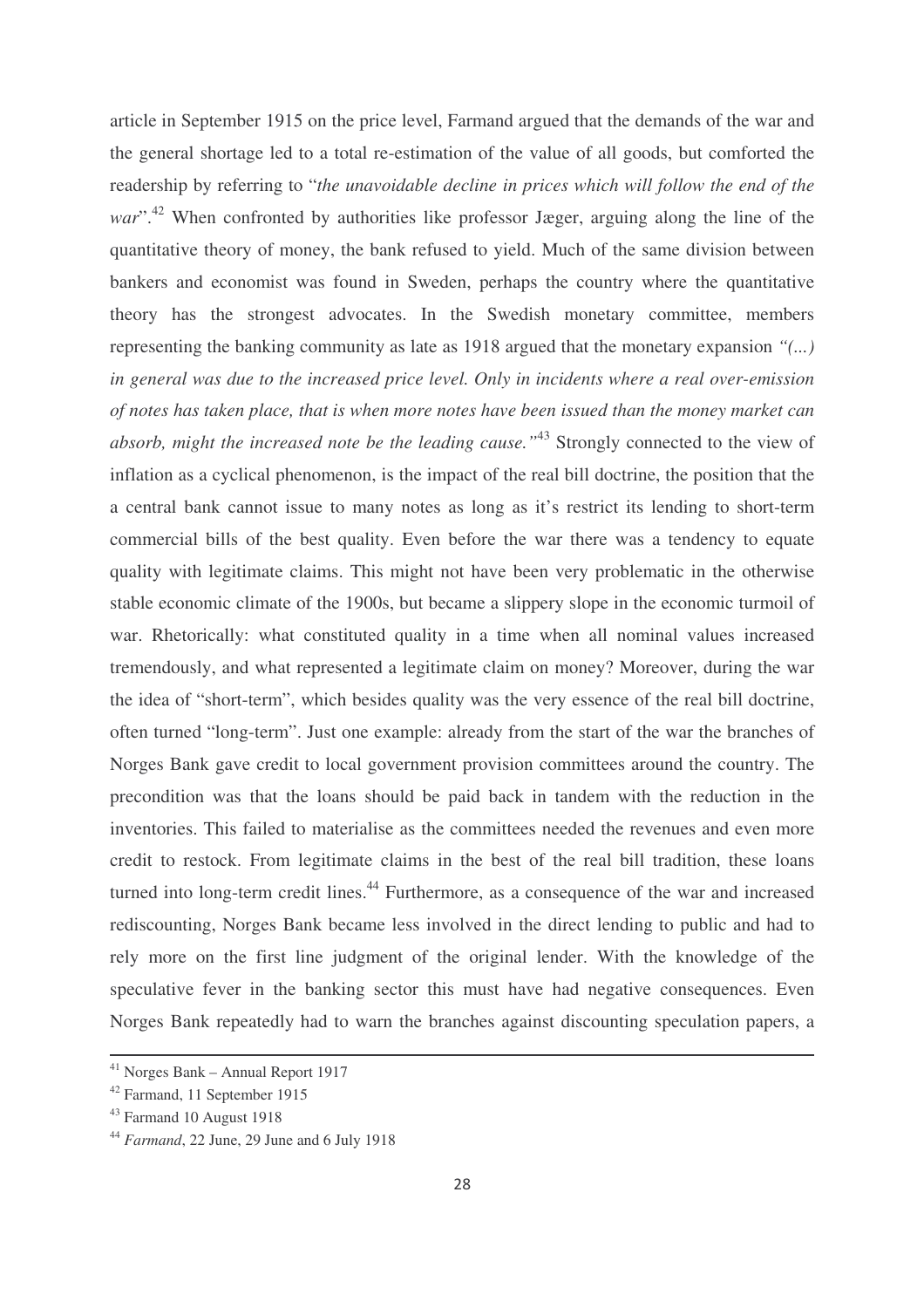clear indication that this was indeed a problem. 45

Closely associated to business cycle thinking and the unmistaken belief that a prudent central bank could not cause inflation, was the implications that this way of thinking had for the future. With the return to normality, prices would return in line and the bank to its traditional role. Moreover, given the strong increase in its own reserves and the private wealth accumulated in foreign currencies on private hands, Norges Bank believed it was better equipped than ever to manage the challenges of post-war adjustment and the coming restoration of the gold standard. In this we probably find the fundamental explanation of why Norges Bank remained so confident and so little worried despite the monetary turmoil.

Throughout the war, a group of economists led by professors Jæger and Aarum, influenced by Swedish economists argued the case of the quantitative school and proscribed how the bank could stem the monetary expansion. In particular, they advocated sterilising the foreign exchange inflow and using the bank rate more aggressively.

As we have seen the major cause of monetary expansion in the first two years of the war was the remittance of export earnings. Jæger and Aarum strongly argued that this inflow led to inflation and ought to be stopped.<sup>46</sup> One particularly critical point was the only major formal part of the gold standard legislation still in place, the bank's obligation to buy gold at the old pre-war parity of 2480 kroner per kilo. Although the risk of war and the gold export ban introduced in most country had widened the gold points, i.e. the range the currency fluctuated within, the commitment to buy gold efficiently created a ceiling for how strong the Norwegian krone could become. If the krone became too strong, foreign creditors had the incentive to get an exemption from the export ban and settle the claim in gold valued at the pre-war rate. This also happened on a number of occasions, as the increase in vault in gold of Norges Bank testifies to.<sup>47</sup>

Norges Bank failed to see the inflationary impact of its purchases of gold and foreign currency. Bomhoff argued strongly that the bank and the country needed these reserves both

----------------

-------------------------------------

<sup>-</sup>-----<sup>45</sup> Farmand, 30 September 1916 and 22 June 1918

<sup>&</sup>lt;sup>46</sup> Farmand, 19 and 26 February 1916, Jæger, Oscar, Gullspørsmålet (foredrag holdt i Den statsøkonomiske forening 3.april 1916), *Statsøkonomisk tidsskrift* 1916, Jæger, Oscar, Dyrtidens årsaker og midlene til dens bekjempelse (foredrag holdt i Den statsøkonomiske forening 13. oktober 1916), *Statsøkonomisk tidsskrift* 1916. However, the recommendation of professor Jæger that Norwegian ship-owners ought to speculate in *roubles* and *marks* instead of transferring home, was probably rather ill judged.

<sup>&</sup>lt;sup>47</sup> In July 1914 gold in vault stood at 54 million kroner and peaked in March 1917 at 131 million kroner.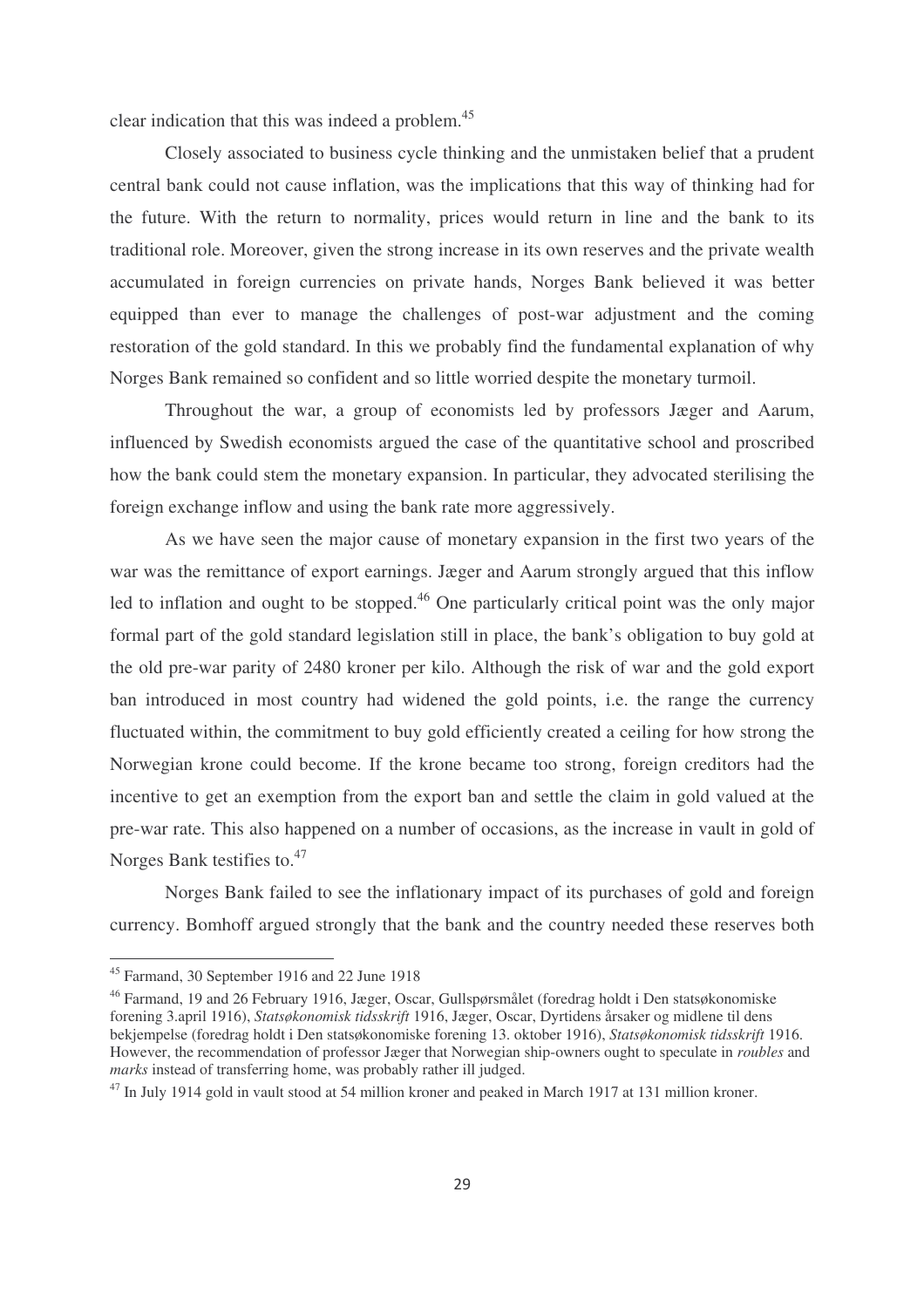for meeting major expenditures abroad and for the future.<sup>48</sup> Not until late 1916, and probably more influenced by the actions undertaken by the Swedish Riksbank in this respect than the professorial criticism, did Norges Bank ask the government to lift the obligation which the parliament subsequently granted.

In retrospect, this is probably one of the areas where Norges Bank could have done something efficiently to stem monetary expansion. An early removal of the gold buying obligation would have led to a swifter appreciation of the krone and increased the incentives not to remit. Moreover, had Norges Bank also taken a more withdrawn attitude towards purchasing foreign currency in general, this would have been most helpful in arresting the expansion. Basically, in the currency market Norges Bank followed the pre-war tradition inspired by its role at the manager of the country's foreign exchange reserve to serve the demands of public. In the early war years this implied buying whatever currency the public offered. Had Norges Bank restricted its purchases to its own needs in the strictest sense, and – even better – also let the government take care of its own purchases of currency in the open market, this would have further strengthened the appreciation of the krone. In addition to lowering the pace of monetary expansion, appreciation would have had the added benefit of reducing the strong inflationary impetus stemming from the import bill. Granted, the competitive power of the export sector would have been weakened, but in the seller's market that existed at the time, this would almost certainly have had only slight impact on volumes. The negative impact on earnings would probably have been to the better for the economy as a whole.

Of course, there were limits to how efficient such a policy could have been, chief among them the willingness on the hand of economic agents to hold claims abroad. We have seen how, after the summer of 1916, such claims accumulated strongly. Moreover, Norwegian stocks and public bonds to the value of some 250 million kroner were bought home during the war.<sup>49</sup> Had Norges Bank managed to force that trend to occur earlier, much could have been different.

Throughout the war Norges Bank kept the bank rate within the 4.5 to 6.5 percent range. Given the inflation level the result was highly negative real interest rates and strong pro-cyclical bias. This was nothing particular for Norway, as other neutral countries also kept

<sup>&</sup>lt;sup>48</sup> Jæger, Oscar, Dyrtidens årsaker og midlene til dens bekjempelse (foredrag holdt i Den statsøkonomiske forening 13. oktober 1916), *Statsøkonomisk tidsskrift* 1916:222

<sup>&</sup>lt;sup>49</sup> Finansstatistisk undersøkelse pr. 1. Mai 1919, Statistics Norway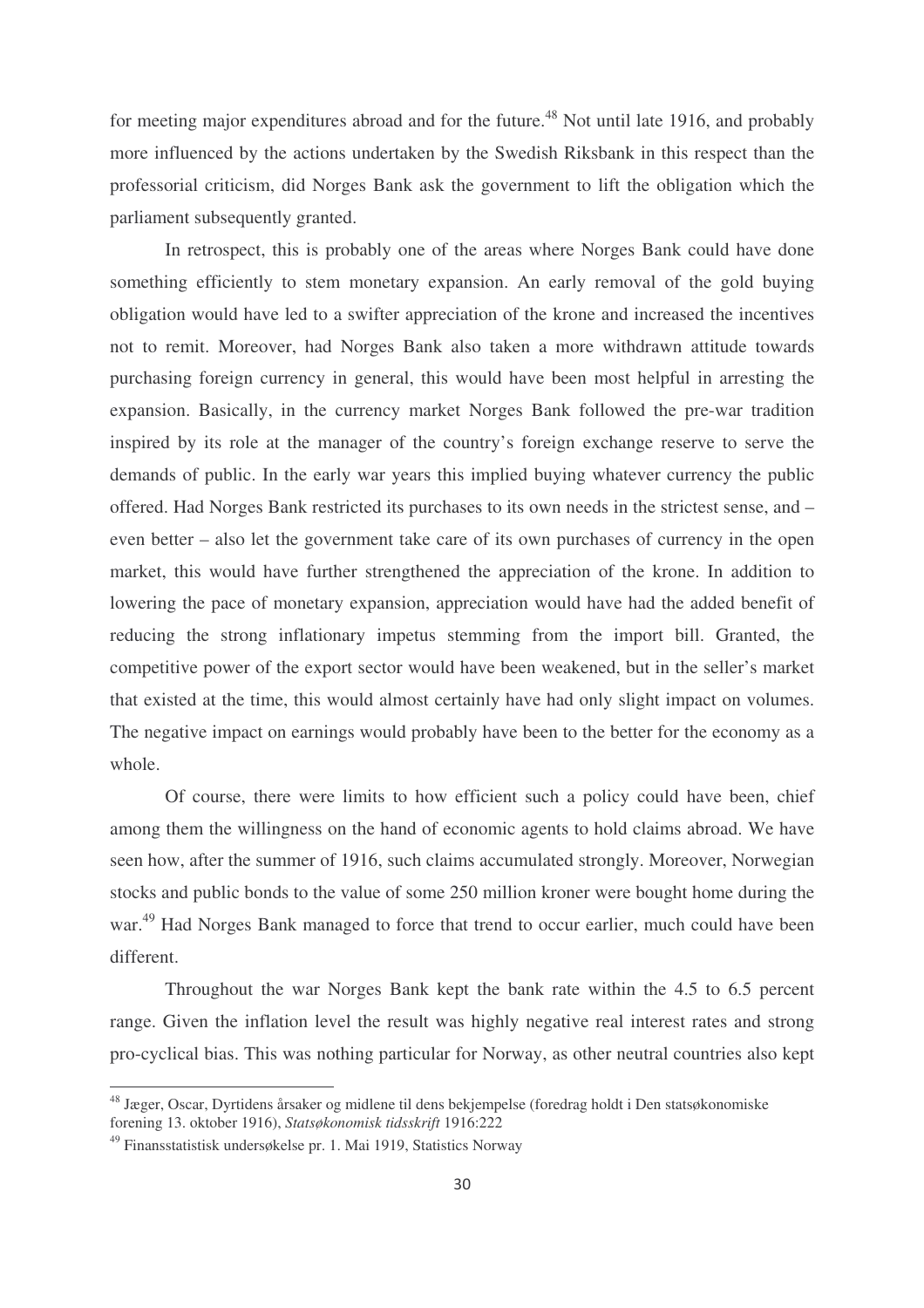their rates low. According to the contemporary Swedish economist, professor Cassel this was an example of how the neutrals followed the lead of the countries at war. He argues that the bank rate was subordinated the regulation of the domestic trade and industry both in war and neutral countries. In the neutral countries the low bank rate in fact mainly worked as a support to the war countries. Higher interest rates in neutral countries would have encouraged exporters to bring their earnings home and would have made it more difficult for the belligerents to fund the war.<sup>50</sup>

The bank rate policy of Norges Bank was not an expression of a desire to fund the European carnage, although Cassel probably is spot on in describing the effects of the policy. Rather, the policy reflected a pre-war approach to interest rate setting and domestic concerns over the effect of rates on industry and commerce. The two subsequent reductions in the bank rate in May 1916 – bringing the rate down from 5.5 to 4.5 percent – illustrate the impact of the pre-war thinking in at nutshell. In the spring of 1916 foreign currency flowed in at a high pace – the foreign exchange reserves increased by more than 50 % from end of December to the end of April – resulting in a very loose money market. In June Farmand commented the state of the money market:

"The money market continues to be extremely liquid. Very large amounts are daily transferred through Norges Bank back and forth between the country's private banks and saving banks, because they all have so much money, that they do not know how to place them at a not too bad rate of return."<sup>51</sup>

Faced with a loose money market, Norges Bank did what it would have done before the war, it lowered the price of money without thinking in terms of macroeconomic consequences. The bank continued to see the money market through the pre-war lenses and responded within the pre-war thinking on bank rates in Norway; 4 percent low, 5 percent neutral and 6 percent high. The old panic rate of 7 percent, last used in 1877, was not applied.

Confronted by the economists' demand for more efficient bank rates, Norges Bank stubbornly refused to sway. In October 1916 Jæger argued that Norges Bank should increase the bank rate above the level in the neighbouring countries: "*In this manner we will with mathematical certainty increase the value of our money and bring down our prices in general*

<sup>50</sup> Cassel, Gustav, *Dyrtid og Sedelöfverflöd,* Stockholm P.A. Norstedt & Söners förlag 1917, 63-64.

<sup>51</sup> Farmand, 17 June 1916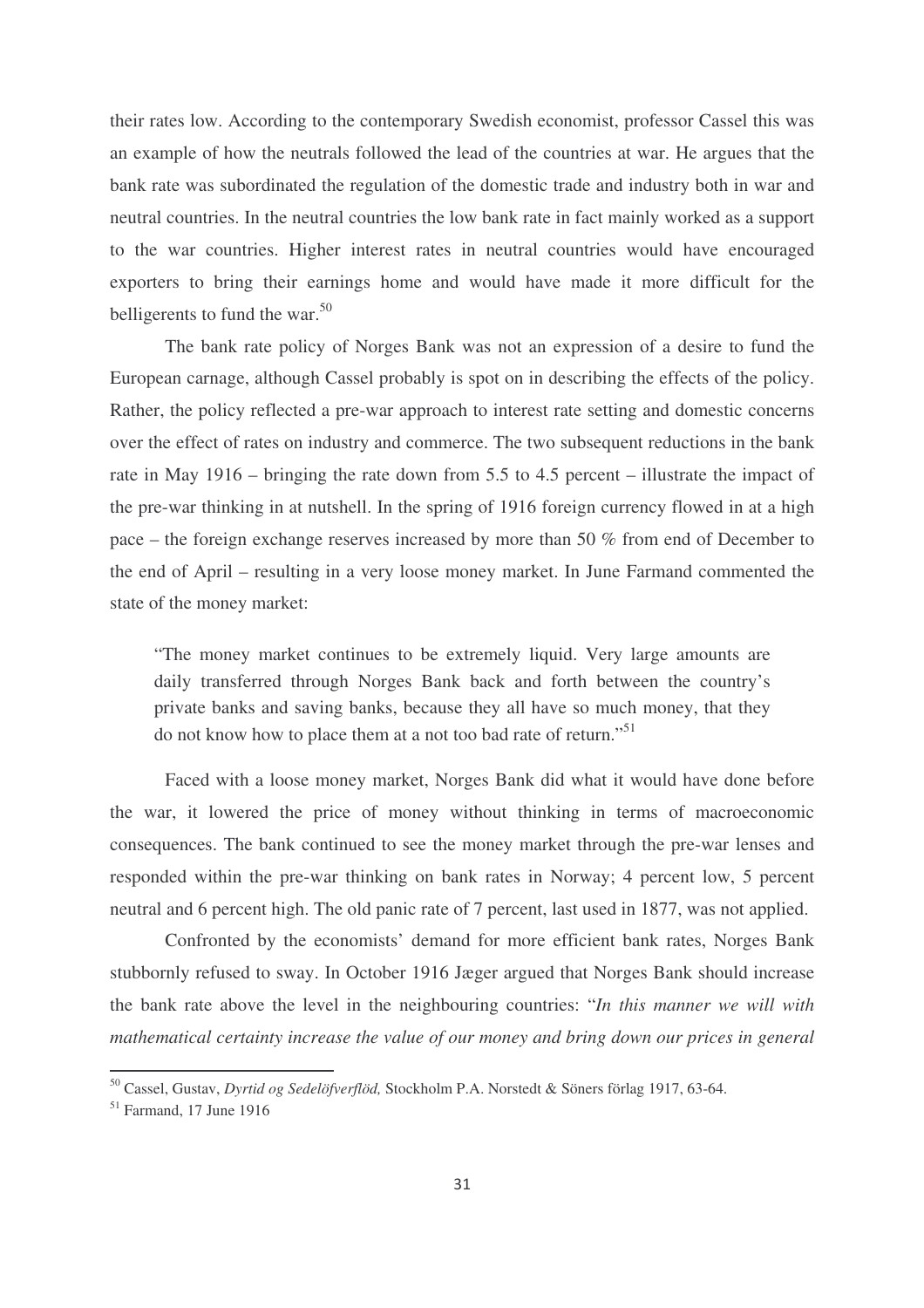*to a reasonable level*". 52 In the following debate Bomhoff stated that an increase might be likely in the near future (it was actually increased six days later), *"(...) but to achieve professor Jæger's objectives one needs a panic rate and that is out of the question. An* increase in the bank rate of 0.5, 1 or 1.5 percent would not have an impact on the note stock worthy of mention."<sup>53</sup> The view of Norges Bank on the rate issue was further explored by one of Bomhoff's deputies, Mr. Monsen in an article in 1918. He argued that the war had modified the theoretical views on the interplay between the different financial variables. The suspension of gold convertibility had reduced the influence gold through the bank rate had on the price level. Conversely, the impact a bank rate increase under normal circumstances had on foreign exchange rates was eliminated when notes no longer were convertible in gold. In light of these views, the bank rate policy of Norges Bank had been formed with a particular eye to the impact of a bank rate increase on industry and commerce. Mr. Monsen did not believe that increased rates would influence the price level and argued that Denmark both had lower rates and lower prices than Sweden and Norway. He further stated:

"The reason that the bank rate remains at the current level of 6 % was that in the present situation such a high rate is a double-edged sword. A major part of our businessmen have not been taking part in the worshipping of the golden bull calf, but are burdened by hardship. It is this group, the bank – as far as possible – attempts to shield from the further burden of higher interest rates. Moreover, a bank rate increase would not have much impact on the gold movements nor will it restrain the unhealthy speculation unless the increase is far beyond the normal".<sup>54</sup>

The same view was voiced by the banking fraction of the Swedish monetary committee: *"A bank rate of 10, 12 or 15 percent would clearly have an impact, but this would certainly inflict grave damages on the legitimate business activity*". 55 Thus, the bank believed that the rate necessary to influence the money market and prices went beyond the normal range. In this the bank might, at least for the latter part of the war, be right. However, such a policy was out of the question because it would cause hardship for legitimate business, a view in accordance with the time honoured tradition of sensitivity towards the concerns of

<sup>-</sup>---------------------------------------------------------- 52 Jæger, Oscar, Dyrtidens årsaker og midlene til dens bekjempelse (foredrag holdt i Den statsøkonomiske forening 13. oktober 1916), *Statsøkonomisk tidsskrift* 1916:215

<sup>&</sup>lt;sup>53</sup> Jæger, Oscar, Dyrtidens årsaker og midlene til dens bekjempelse (foredrag holdt i Den statsøkonomiske forening 13. oktober 1916), *Statsøkonomisk tidsskrift* 1916:222-3

<sup>54</sup> Original article in "Tidsskrift for bank og finansvæsen" quoted in Farmand, 2 February 1918

<sup>55</sup> Farmand 10 August 1918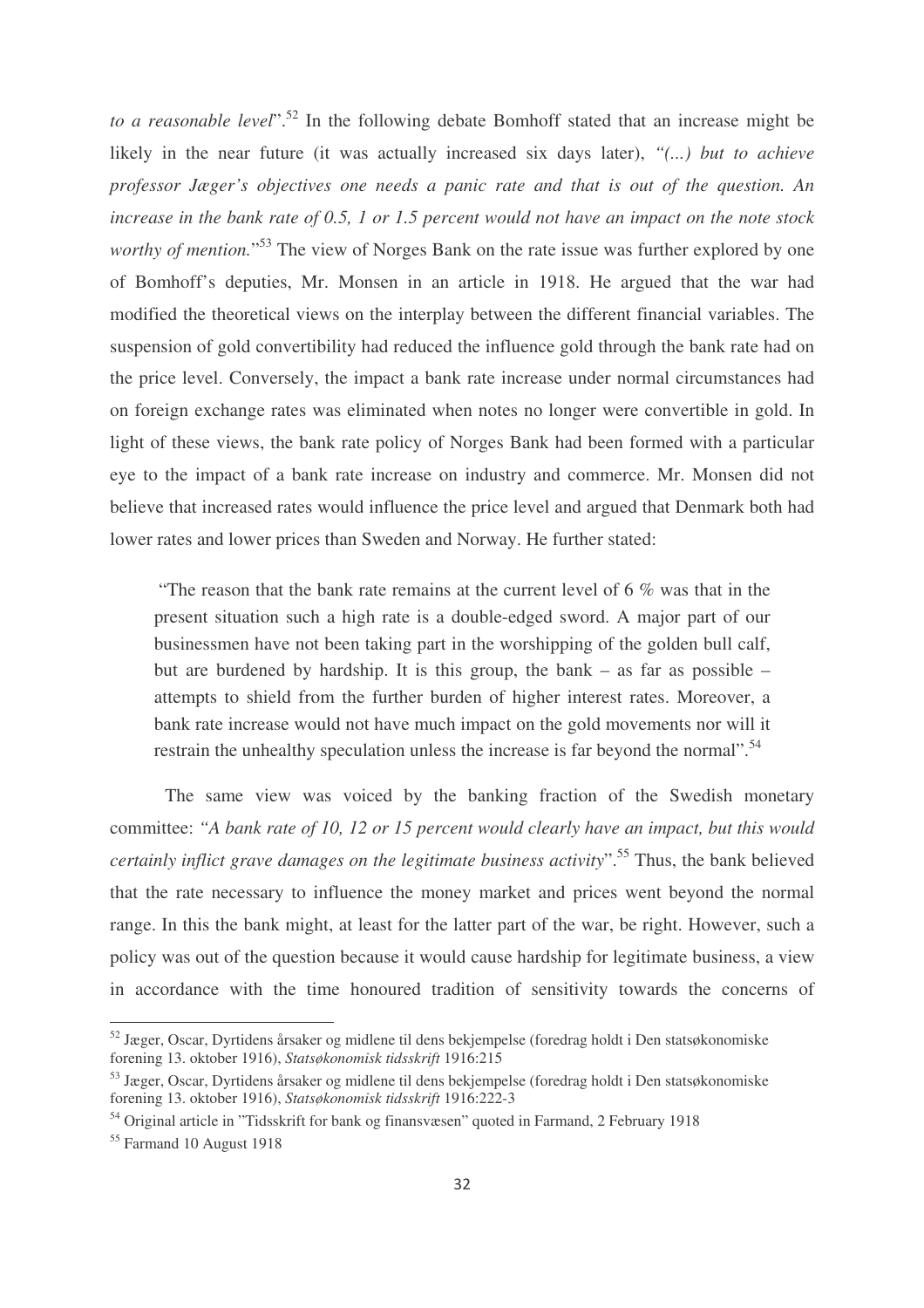commerce and business. Note also how the bank and the Swedish source divides the world into the worthy and the unworthy. Norges Bank clearly saw its role to serve the worthy; the honest, legitimate trader or industrialist which image in a way reflected the prudence of the central bank. For Norges Bank this was clearly a moral question: What is right to punish the unworthy speculators at the expense of the livelihood of the worthy?

A higher interest rate would probably have had a cooling effect on monetary expansion and prices, although the impact on the exchange rate to some extent would have counterbalanced this by intensifying remittances and even speculative short-term capital movements. What is something of a paradox here is of course that Norges Bank at the time believed that international money was not sensitive to interest rate changes because of the inconvertibility of notes. Thus, had Norges Bank introduced a bank rate hike, they would have done so without taking into account the impact on short-term capital movements. This, they did not do. So instead of meeting the speculative boom by the efficient bank rate weapon, Norges Bank had to take refuge in moral persuasion and warnings over the danger of speculation discussed earlier. However, moral persuasion, with neither a stick nor a carrot, seldom gives any results.

The legacy of the past, as discussed above, clearly made Norges Bank less inclined to understand how the world had changed. Although accepting the challenges created by the war, Norges Bank, neither from a theoretical nor from a practical point of view, recognised the implication for policy. Intellectual constraints rather than incompetence led the bank astray. However, one particular damaging area of policy, the relationship with the government, cannot be explained in terms of the constraints of the past. Before the war Norges Bank acted as the foremost banker of the government, but did not extend credit to the government. In line with the thinking of the gold standard era, an advance to the government was regarded as bad form and exactly the type of transfer that the bank was created to avoid. As late as in November 1914 governor Bomhoff argued that a Norges Bank loan to the government would be a major mistake, "*Norges Bank should not be used for that kind of purposes except for situations of the utmost necessity*". <sup>56</sup> Both directly and indirectly it proved hard to remain that position. From early on, foreign exchange reserves were put at the disposal of the government provision policy. Likewise, local public provision committees started to draw on Norges Bank to fund their inventories. With the rapidly increased activity,

<sup>&</sup>lt;sup>56</sup> Jæger, Oscar, Krigens innflytelse på vår økonomi og våre finanser (foredrag holdt i Den statsøkonomiske forening 23. november 1914), *Statsøkonomisk tidsskrift* 1914:188